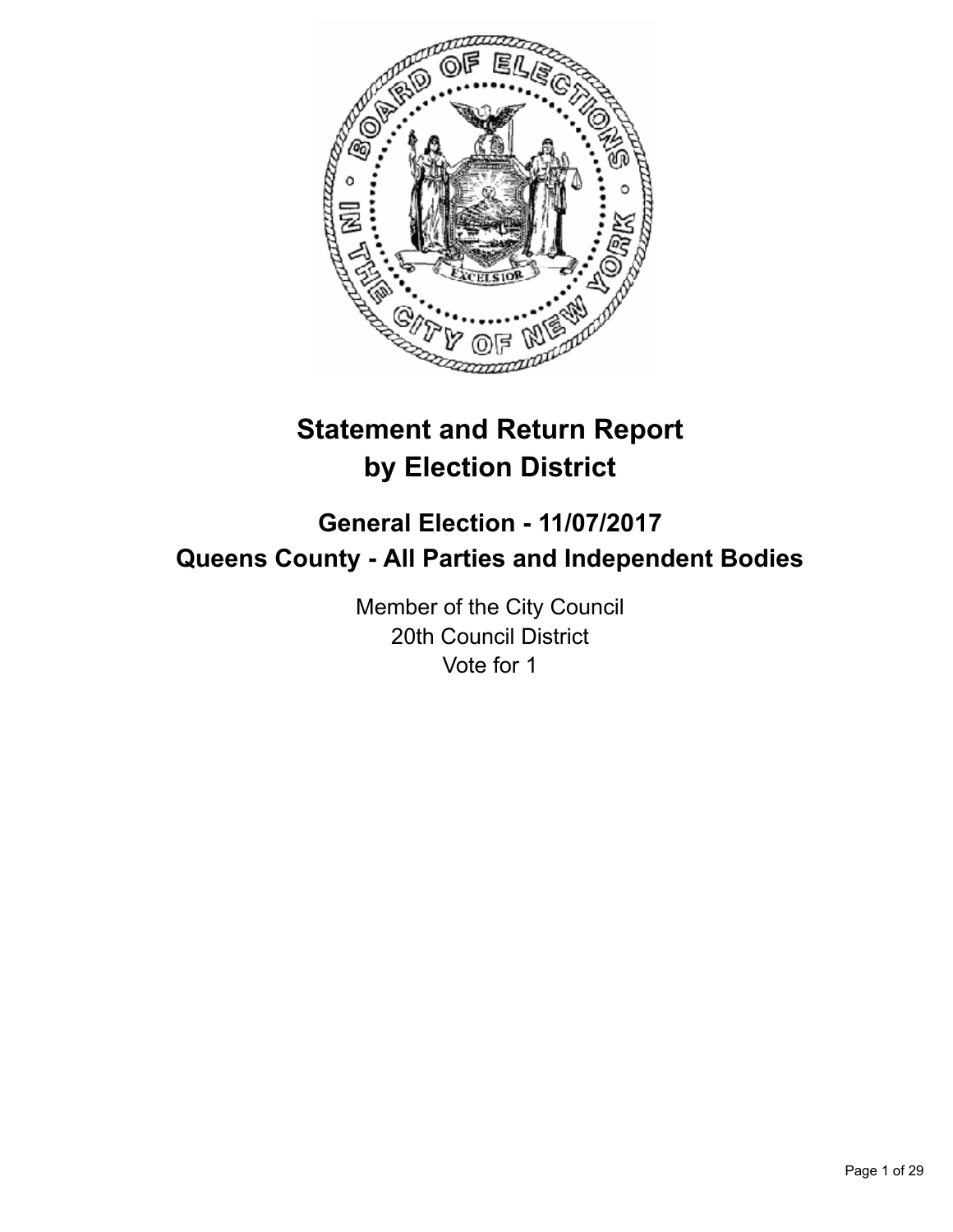

| <b>PUBLIC COUNTER</b>                                    | 258 |
|----------------------------------------------------------|-----|
| <b>MANUALLY COUNTED EMERGENCY</b>                        | 0   |
| <b>ABSENTEE / MILITARY</b>                               | 5   |
| AFFIDAVIT                                                | 1   |
| <b>Total Ballots</b>                                     | 264 |
| Less - Inapplicable Federal/Special Presidential Ballots | 0   |
| <b>Total Applicable Ballots</b>                          | 264 |
| PETER A. KOO (DEMOCRATIC)                                | 168 |
| <b>BO DIETL (WRITE-IN)</b>                               |     |
| <b>JOHN FEERISH (WRITE-IN)</b>                           |     |
| SCOTT NAGY (WRITE-IN)                                    |     |
| WAYNE LIPINSKI (WRITE-IN)                                | 2   |
| <b>Total Votes</b>                                       | 173 |
| Unrecorded                                               | 91  |

| <b>PUBLIC COUNTER</b>                                    | 305            |
|----------------------------------------------------------|----------------|
| <b>MANUALLY COUNTED EMERGENCY</b>                        | 0              |
| ABSENTEE / MILITARY                                      | 5              |
| <b>AFFIDAVIT</b>                                         | 1              |
| <b>Total Ballots</b>                                     | 311            |
| Less - Inapplicable Federal/Special Presidential Ballots | 0              |
| <b>Total Applicable Ballots</b>                          | 311            |
| PETER A. KOO (DEMOCRATIC)                                | 210            |
| ALISON TAN (WRITE-IN)                                    |                |
| ANTHONY WEINER (WRITE-IN)                                | 1              |
| <b>BEATRICE GALLAGHER (WRITE-IN)</b>                     | 1              |
| ELENA BYRNE (WRITE-IN)                                   | 1              |
| <b>GERARD M. DEEMILAN (WRITE-IN)</b>                     | 1              |
| PETER VALLONE (WRITE-IN)                                 | 1              |
| UNATTRIBUTABLE WRITE-IN (WRITE-IN)                       | $\overline{2}$ |
| <b>Total Votes</b>                                       | 218            |
| Unrecorded                                               | 93             |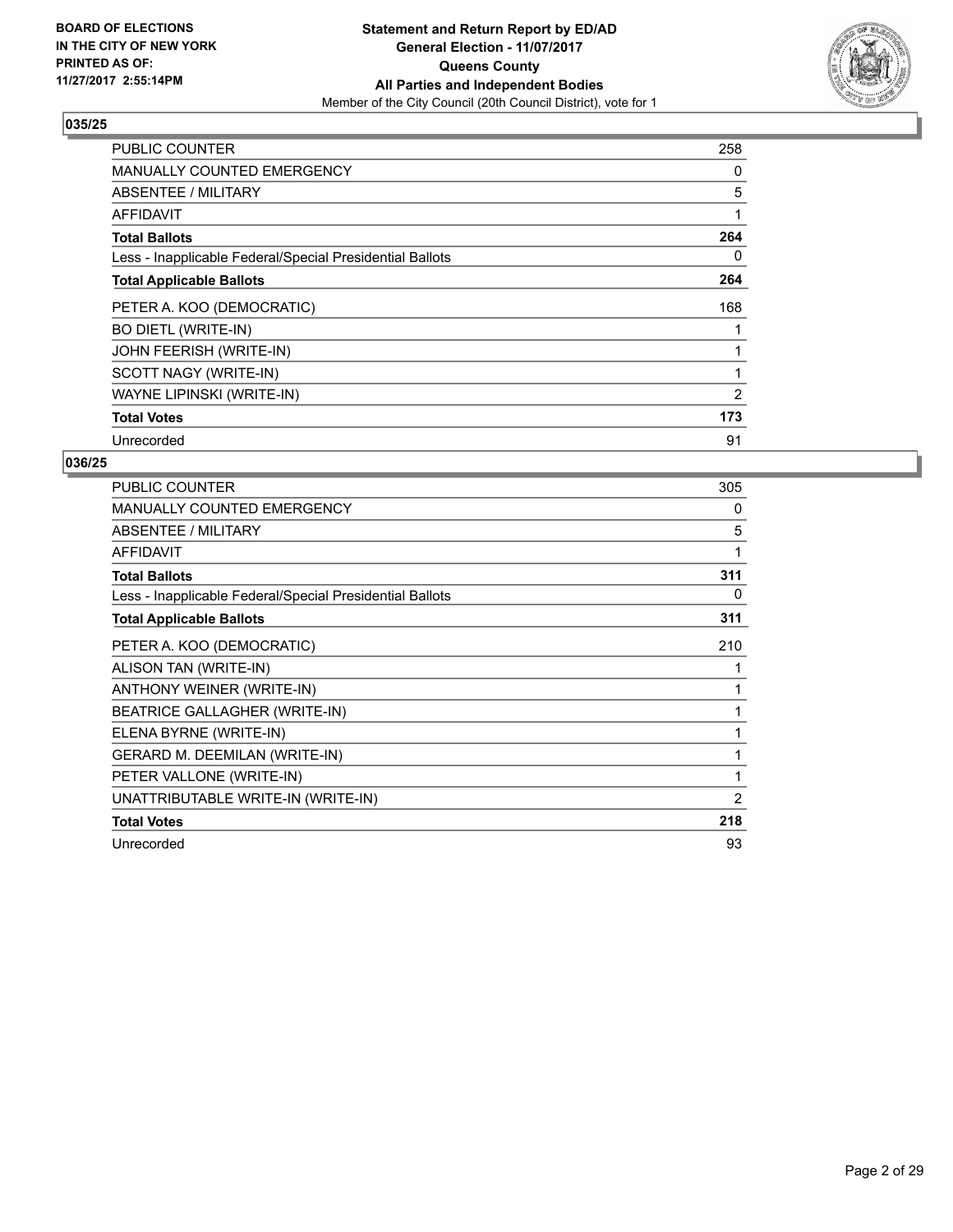

| <b>PUBLIC COUNTER</b>                                    | 199 |
|----------------------------------------------------------|-----|
| <b>MANUALLY COUNTED EMERGENCY</b>                        | 0   |
| <b>ABSENTEE / MILITARY</b>                               | 5   |
| <b>AFFIDAVIT</b>                                         | 0   |
| <b>Total Ballots</b>                                     | 204 |
| Less - Inapplicable Federal/Special Presidential Ballots | 0   |
| <b>Total Applicable Ballots</b>                          | 204 |
| PETER A. KOO (DEMOCRATIC)                                | 122 |
| ALISON TAN (WRITE-IN)                                    | 2   |
| RALPH CRAMDER (WRITE-IN)                                 | 1   |
| ROBERT RAYHBONE (WRITE-IN)                               | 1   |
| UNATTRIBUTABLE WRITE-IN (WRITE-IN)                       | 1   |
| VINCENT CHIRICO (WRITE-IN)                               | 2   |
| <b>Total Votes</b>                                       | 129 |
| Unrecorded                                               | 75  |

## **038/25**

| PUBLIC COUNTER                                           | 204 |
|----------------------------------------------------------|-----|
| <b>MANUALLY COUNTED EMERGENCY</b>                        | 0   |
| ABSENTEE / MILITARY                                      | 6   |
| <b>AFFIDAVIT</b>                                         | 1   |
| <b>Total Ballots</b>                                     | 211 |
| Less - Inapplicable Federal/Special Presidential Ballots | 0   |
| <b>Total Applicable Ballots</b>                          | 211 |
| PETER A. KOO (DEMOCRATIC)                                | 127 |
| DARICE PATRORSKI (WRITE-IN)                              | 1   |
| DONALD TRUMP JR (WRITE-IN)                               | 2   |
| LOUIS RUSSO (WRITE-IN)                                   | 1   |
| PAUL VALLONE (WRITE-IN)                                  | 2   |
| UNATTRIBUTABLE WRITE-IN (WRITE-IN)                       | 1   |
| <b>Total Votes</b>                                       | 134 |
| Unrecorded                                               | 77  |

| PUBLIC COUNTER                                           | 208 |
|----------------------------------------------------------|-----|
| <b>MANUALLY COUNTED EMERGENCY</b>                        | 0   |
| ABSENTEE / MILITARY                                      | 4   |
| AFFIDAVIT                                                | 0   |
| <b>Total Ballots</b>                                     | 212 |
| Less - Inapplicable Federal/Special Presidential Ballots | 0   |
| <b>Total Applicable Ballots</b>                          | 212 |
| PETER A. KOO (DEMOCRATIC)                                | 139 |
| AMELIA P. DIGIORGIO (WRITE-IN)                           |     |
| UNATTRIBUTABLE WRITE-IN (WRITE-IN)                       | 3   |
| <b>Total Votes</b>                                       | 143 |
| Unrecorded                                               | 69  |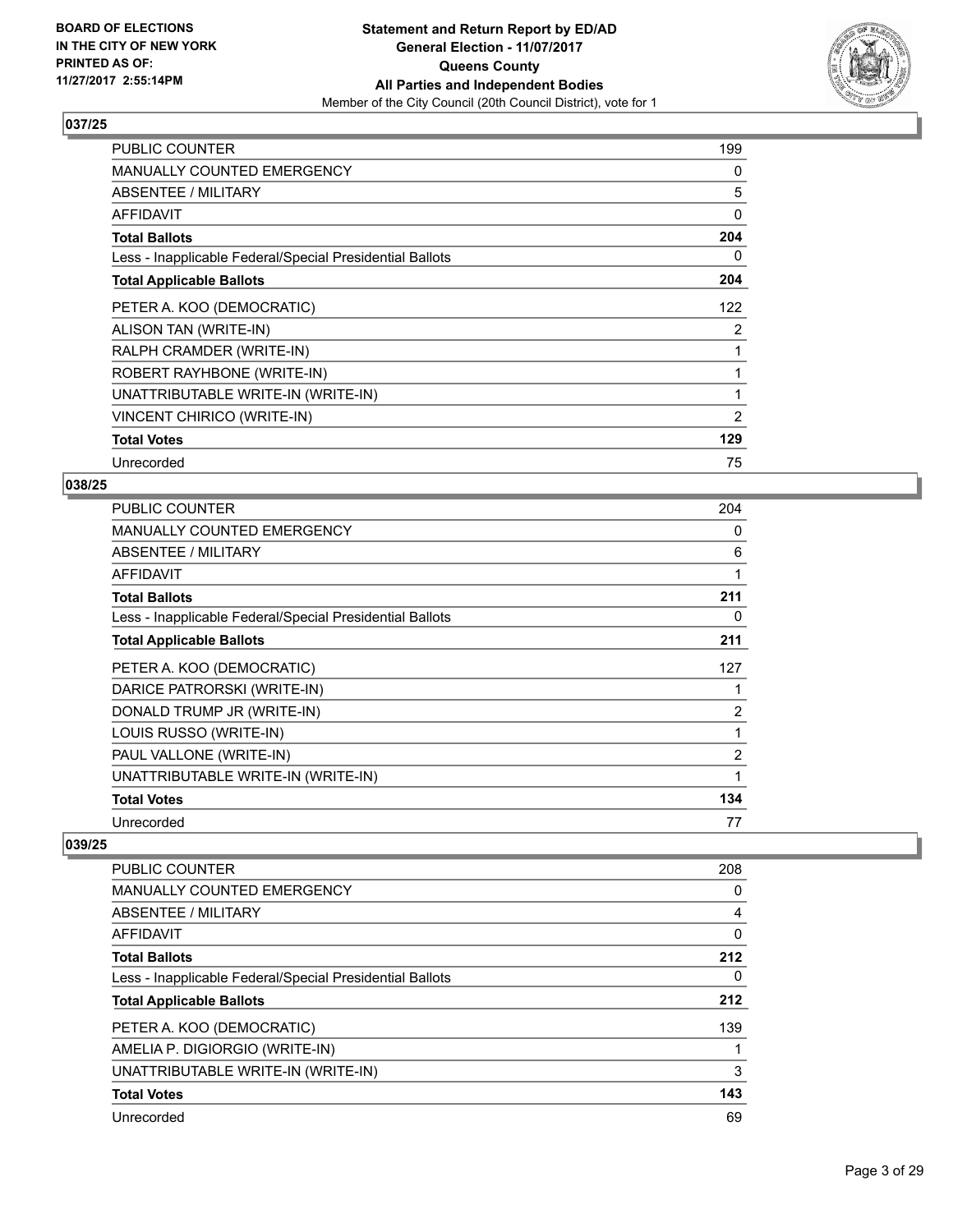

| <b>PUBLIC COUNTER</b>                                    | 262            |
|----------------------------------------------------------|----------------|
| <b>MANUALLY COUNTED EMERGENCY</b>                        | 0              |
| <b>ABSENTEE / MILITARY</b>                               | $\overline{7}$ |
| <b>AFFIDAVIT</b>                                         | 0              |
| <b>Total Ballots</b>                                     | 269            |
| Less - Inapplicable Federal/Special Presidential Ballots | 0              |
| <b>Total Applicable Ballots</b>                          | 269            |
| PETER A. KOO (DEMOCRATIC)                                | 158            |
| CONSTANTINE ANGEBPOULOS (WRITE-IN)                       |                |
| JAMES C. PAPPAS (WRITE-IN)                               |                |
| MICHAEL BLOOMBERG (WRITE-IN)                             |                |
| PAUL GRAZIANO (WRITE-IN)                                 |                |
| SARA STORCH (WRITE-IN)                                   |                |
| <b>Total Votes</b>                                       | 163            |
| Unrecorded                                               | 106            |

## **041/25**

| <b>PUBLIC COUNTER</b>                                    | 88 |
|----------------------------------------------------------|----|
| <b>MANUALLY COUNTED EMERGENCY</b>                        | 0  |
| <b>ABSENTEE / MILITARY</b>                               | 2  |
| <b>AFFIDAVIT</b>                                         |    |
| <b>Total Ballots</b>                                     | 91 |
| Less - Inapplicable Federal/Special Presidential Ballots | 0  |
| <b>Total Applicable Ballots</b>                          | 91 |
| PETER A. KOO (DEMOCRATIC)                                | 63 |
| LINDA UCHTERN (WRITE-IN)                                 |    |
| UNATTRIBUTABLE WRITE-IN (WRITE-IN)                       |    |
| <b>Total Votes</b>                                       | 65 |
| Unrecorded                                               | 26 |

| <b>PUBLIC COUNTER</b>                                    | 143            |
|----------------------------------------------------------|----------------|
| <b>MANUALLY COUNTED EMERGENCY</b>                        | 0              |
| ABSENTEE / MILITARY                                      | 3              |
| AFFIDAVIT                                                | 0              |
| <b>Total Ballots</b>                                     | 146            |
| Less - Inapplicable Federal/Special Presidential Ballots | 0              |
| <b>Total Applicable Ballots</b>                          | 146            |
| PETER A. KOO (DEMOCRATIC)                                | 93             |
| ABE FUCHS (WRITE-IN)                                     |                |
| ALISON TAN (WRITE-IN)                                    |                |
| AMY CHU (WRITE-IN)                                       | $\overline{2}$ |
| CHRISTOPHER PRIOR (WRITE-IN)                             | 1              |
| UNATTRIBUTABLE WRITE-IN (WRITE-IN)                       | 1              |
| <b>Total Votes</b>                                       | 99             |
| Unrecorded                                               | 47             |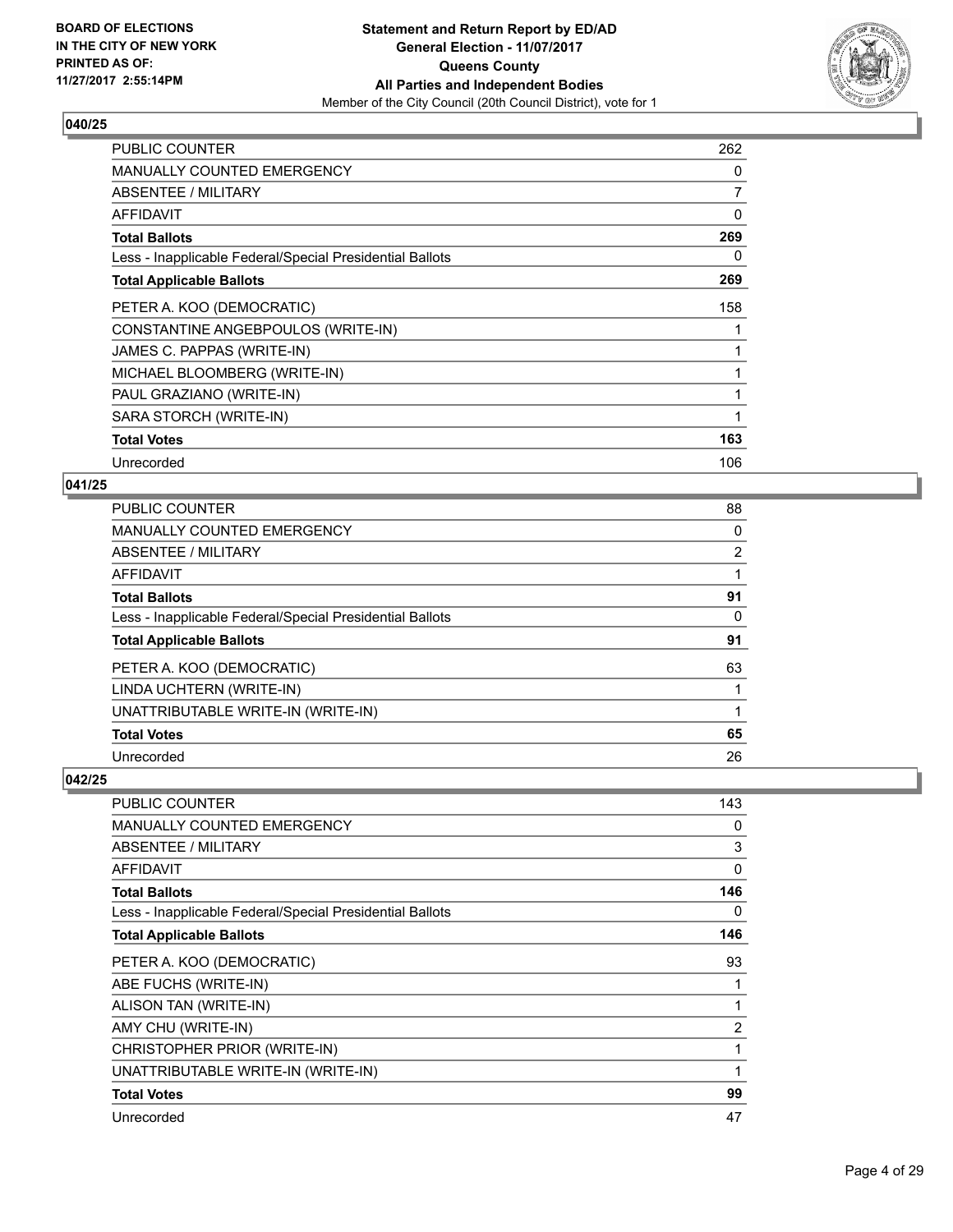

| PUBLIC COUNTER                                           | 250 |
|----------------------------------------------------------|-----|
| <b>MANUALLY COUNTED EMERGENCY</b>                        | 0   |
| ABSENTEE / MILITARY                                      | 6   |
| AFFIDAVIT                                                |     |
| <b>Total Ballots</b>                                     | 257 |
| Less - Inapplicable Federal/Special Presidential Ballots | 0   |
| <b>Total Applicable Ballots</b>                          | 257 |
| PETER A. KOO (DEMOCRATIC)                                | 167 |
| <b>Total Votes</b>                                       | 167 |
| Unrecorded                                               | 90  |

#### **044/25**

| <b>PUBLIC COUNTER</b>                                    | 192            |
|----------------------------------------------------------|----------------|
| <b>MANUALLY COUNTED EMERGENCY</b>                        | 0              |
| ABSENTEE / MILITARY                                      | $\overline{2}$ |
| AFFIDAVIT                                                | 0              |
| <b>Total Ballots</b>                                     | 194            |
| Less - Inapplicable Federal/Special Presidential Ballots | 0              |
| <b>Total Applicable Ballots</b>                          | 194            |
| PETER A. KOO (DEMOCRATIC)                                | 148            |
| ALISON TAN (WRITE-IN)                                    |                |
| RICHARD WARREN (WRITE-IN)                                |                |
| <b>Total Votes</b>                                       | 150            |
| Unrecorded                                               | 44             |
|                                                          |                |

| PUBLIC COUNTER                                           | 152            |
|----------------------------------------------------------|----------------|
| <b>MANUALLY COUNTED EMERGENCY</b>                        | 0              |
| ABSENTEE / MILITARY                                      | 3              |
| AFFIDAVIT                                                | 0              |
| <b>Total Ballots</b>                                     | 155            |
| Less - Inapplicable Federal/Special Presidential Ballots | 0              |
| <b>Total Applicable Ballots</b>                          | 155            |
| PETER A. KOO (DEMOCRATIC)                                | 118            |
| JOHN LIU (WRITE-IN)                                      |                |
| JOSEPH J GIANNOTTI (WRITE-IN)                            |                |
| UNATTRIBUTABLE WRITE-IN (WRITE-IN)                       | $\overline{2}$ |
| <b>Total Votes</b>                                       | 122            |
| Unrecorded                                               | 33             |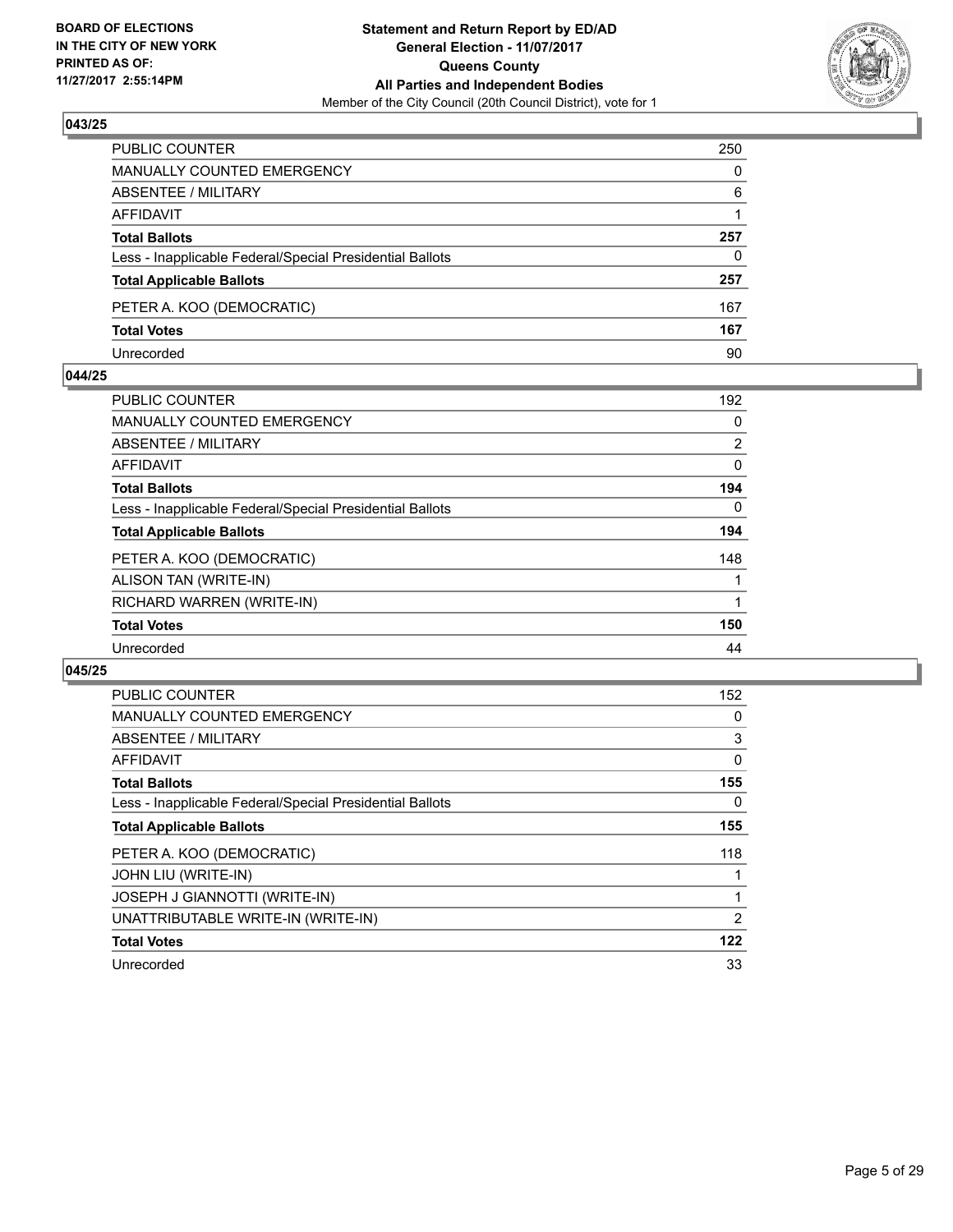

| <b>PUBLIC COUNTER</b>                                    | 125 |
|----------------------------------------------------------|-----|
| <b>MANUALLY COUNTED EMERGENCY</b>                        | 0   |
| ABSENTEE / MILITARY                                      | 4   |
| AFFIDAVIT                                                | 0   |
| <b>Total Ballots</b>                                     | 129 |
| Less - Inapplicable Federal/Special Presidential Ballots | 0   |
| <b>Total Applicable Ballots</b>                          | 129 |
| PETER A. KOO (DEMOCRATIC)                                | 96  |
| ALISON TAN (WRITE-IN)                                    | 3   |
| ALISON WU (WRITE-IN)                                     |     |
| JANE DOE (WRITE-IN)                                      | 1   |
| RONN TAYLOR (WRITE-IN)                                   |     |
| <b>Total Votes</b>                                       | 102 |
| Unrecorded                                               | 27  |

## **047/25**

| <b>PUBLIC COUNTER</b>                                    | 156      |
|----------------------------------------------------------|----------|
| MANUALLY COUNTED EMERGENCY                               | 0        |
| ABSENTEE / MILITARY                                      | 19       |
| AFFIDAVIT                                                | 0        |
| <b>Total Ballots</b>                                     | 175      |
| Less - Inapplicable Federal/Special Presidential Ballots | $\Omega$ |
| <b>Total Applicable Ballots</b>                          | 175      |
| PETER A. KOO (DEMOCRATIC)                                | 124      |
| BRYAN SULLIVAN (WRITE-IN)                                |          |
| ELVIN THE CHIPMUNK (WRITE-IN)                            |          |
| <b>Total Votes</b>                                       | 126      |
| Unrecorded                                               | 49       |

| <b>PUBLIC COUNTER</b>                                    | 111 |
|----------------------------------------------------------|-----|
| <b>MANUALLY COUNTED EMERGENCY</b>                        | 0   |
| ABSENTEE / MILITARY                                      | 5   |
| AFFIDAVIT                                                | 0   |
| <b>Total Ballots</b>                                     | 116 |
| Less - Inapplicable Federal/Special Presidential Ballots | 0   |
| <b>Total Applicable Ballots</b>                          | 116 |
| PETER A. KOO (DEMOCRATIC)                                | 91  |
| DANIEL MARSALA (WRITE-IN)                                |     |
| JOSEPH LOCASTRO (WRITE-IN)                               |     |
| <b>RUDY MYERS (WRITE-IN)</b>                             | 1   |
| <b>Total Votes</b>                                       | 94  |
| Unrecorded                                               | 22  |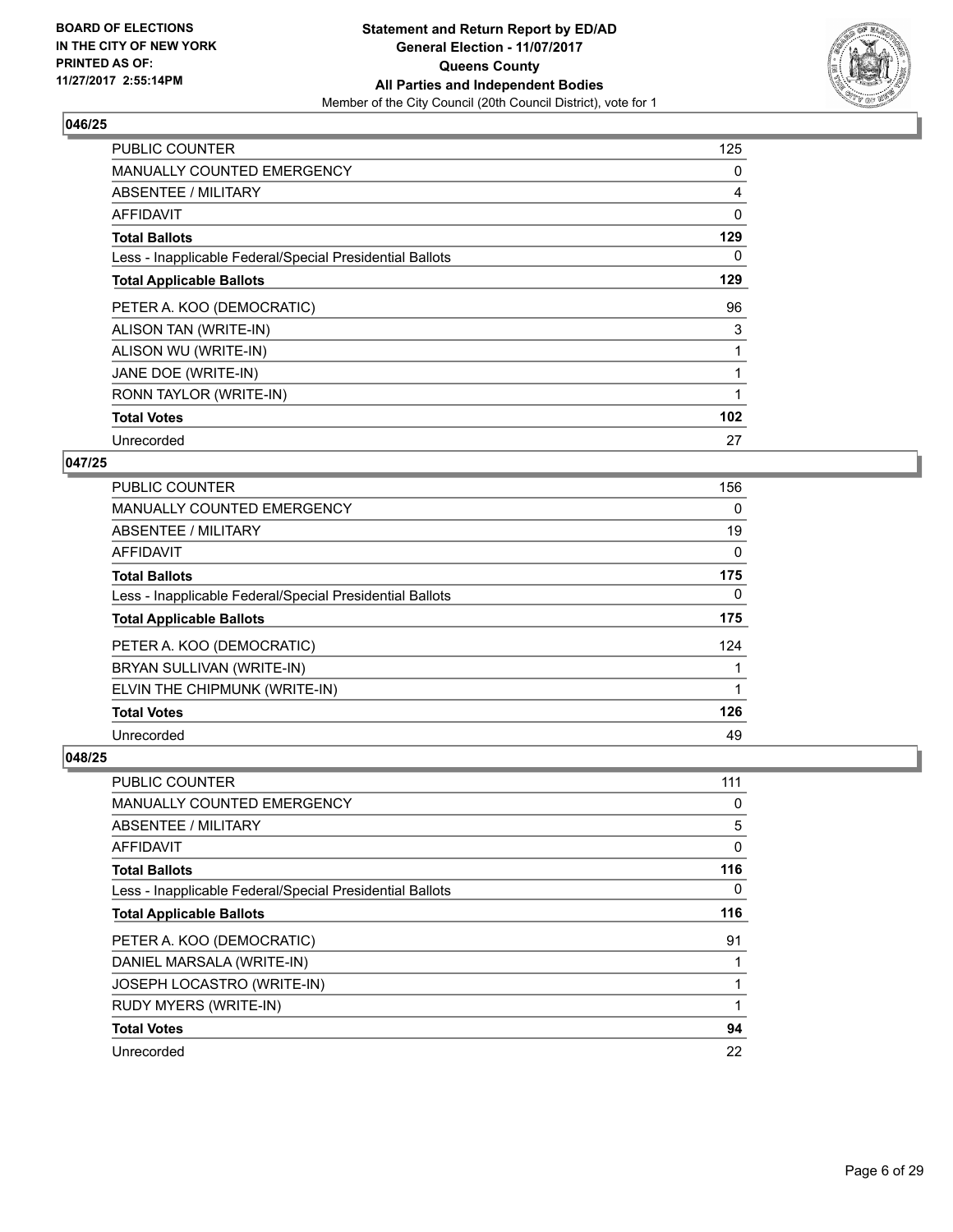

| <b>PUBLIC COUNTER</b>                                    | 142 |
|----------------------------------------------------------|-----|
| <b>MANUALLY COUNTED EMERGENCY</b>                        | 0   |
| <b>ABSENTEE / MILITARY</b>                               |     |
| <b>AFFIDAVIT</b>                                         |     |
| <b>Total Ballots</b>                                     | 144 |
| Less - Inapplicable Federal/Special Presidential Ballots | 0   |
| <b>Total Applicable Ballots</b>                          | 144 |
| PETER A. KOO (DEMOCRATIC)                                | 108 |
| UNATTRIBUTABLE WRITE-IN (WRITE-IN)                       |     |
| <b>Total Votes</b>                                       | 109 |
| Unrecorded                                               | 35  |

#### **050/25**

| <b>PUBLIC COUNTER</b>                                    | 108 |
|----------------------------------------------------------|-----|
| <b>MANUALLY COUNTED EMERGENCY</b>                        | 0   |
| ABSENTEE / MILITARY                                      |     |
| <b>AFFIDAVIT</b>                                         | 0   |
| <b>Total Ballots</b>                                     | 109 |
| Less - Inapplicable Federal/Special Presidential Ballots | 0   |
| <b>Total Applicable Ballots</b>                          | 109 |
| PETER A. KOO (DEMOCRATIC)                                | 90  |
| AKHTEM ESATOR (WRITE-IN)                                 |     |
| THOMAS GEONGIADES (WRITE-IN)                             | 2   |
| <b>Total Votes</b>                                       | 93  |
| Unrecorded                                               | 16  |

| <b>PUBLIC COUNTER</b>                                    | 120            |
|----------------------------------------------------------|----------------|
| <b>MANUALLY COUNTED EMERGENCY</b>                        | 0              |
| ABSENTEE / MILITARY                                      | $\overline{2}$ |
| AFFIDAVIT                                                | $\overline{2}$ |
| <b>Total Ballots</b>                                     | 124            |
| Less - Inapplicable Federal/Special Presidential Ballots | $\Omega$       |
| <b>Total Applicable Ballots</b>                          | 124            |
| PETER A. KOO (DEMOCRATIC)                                | 105            |
| QI JIANG (WRITE-IN)                                      |                |
| UNATTRIBUTABLE WRITE-IN (WRITE-IN)                       |                |
| <b>Total Votes</b>                                       | 107            |
| Unrecorded                                               | 17             |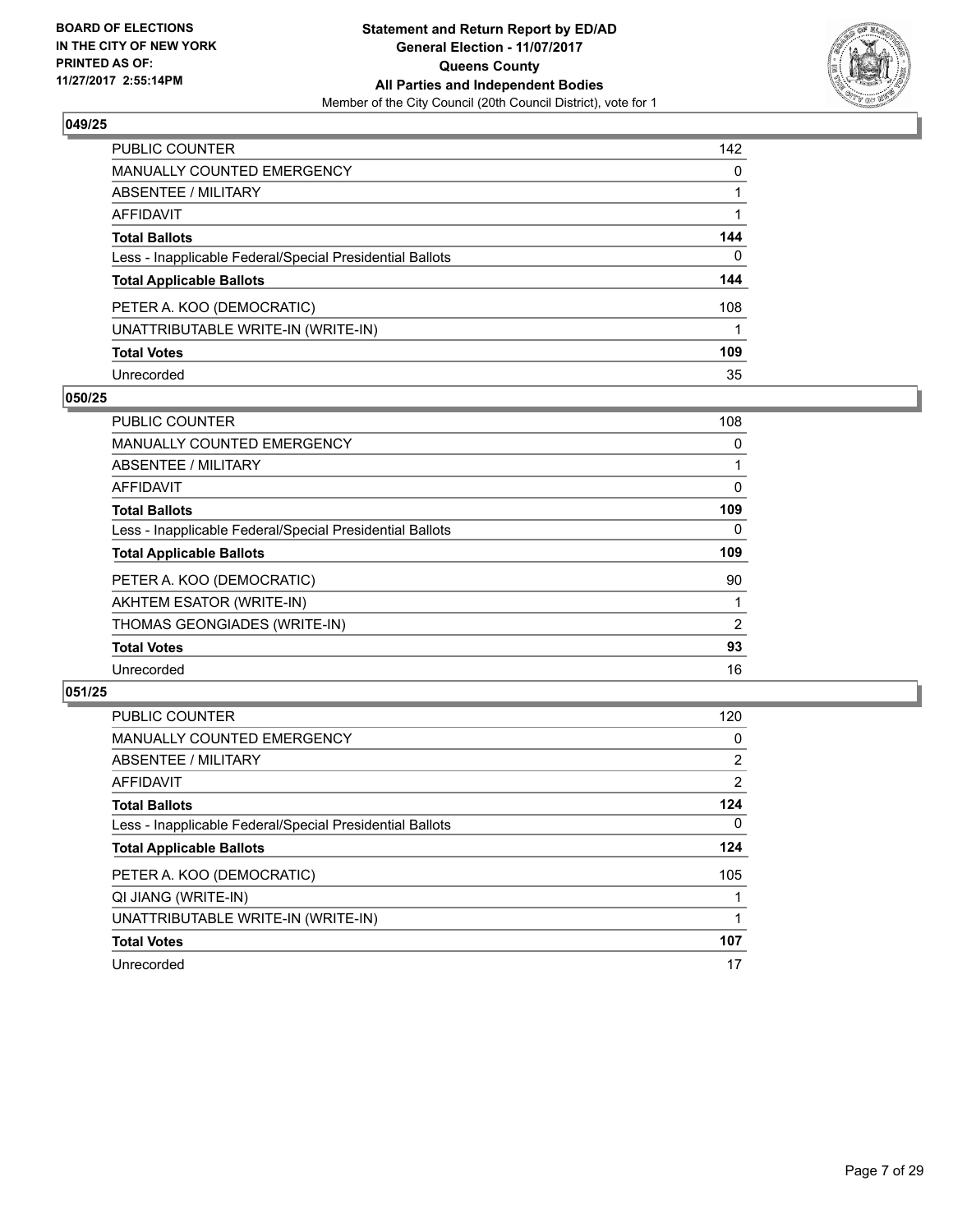

| PUBLIC COUNTER                                           | 163      |
|----------------------------------------------------------|----------|
| <b>MANUALLY COUNTED EMERGENCY</b>                        | $\Omega$ |
| ABSENTEE / MILITARY                                      | 6        |
| AFFIDAVIT                                                | $\Omega$ |
| <b>Total Ballots</b>                                     | 169      |
| Less - Inapplicable Federal/Special Presidential Ballots | $\Omega$ |
| <b>Total Applicable Ballots</b>                          | 169      |
| PETER A. KOO (DEMOCRATIC)                                | 145      |
| <b>Total Votes</b>                                       | 145      |
| Unrecorded                                               | 24       |

#### **053/25**

| PUBLIC COUNTER                                           | 262 |
|----------------------------------------------------------|-----|
| MANUALLY COUNTED EMERGENCY                               | 0   |
| ABSENTEE / MILITARY                                      | 8   |
| AFFIDAVIT                                                | 3   |
| <b>Total Ballots</b>                                     | 273 |
| Less - Inapplicable Federal/Special Presidential Ballots | 0   |
| <b>Total Applicable Ballots</b>                          | 273 |
| PETER A. KOO (DEMOCRATIC)                                | 220 |
| DEEPA DUBEY (WRITE-IN)                                   |     |
| UNATTRIBUTABLE WRITE-IN (WRITE-IN)                       |     |
| <b>Total Votes</b>                                       | 222 |
| Unrecorded                                               | 51  |

| PUBLIC COUNTER                                           | 182 |
|----------------------------------------------------------|-----|
| MANUALLY COUNTED EMERGENCY                               | 0   |
| ABSENTEE / MILITARY                                      | 2   |
| AFFIDAVIT                                                | 0   |
| <b>Total Ballots</b>                                     | 184 |
| Less - Inapplicable Federal/Special Presidential Ballots | 0   |
| <b>Total Applicable Ballots</b>                          | 184 |
| PETER A. KOO (DEMOCRATIC)                                | 135 |
| JOSEP CONCANON (WRITE-IN)                                |     |
| <b>Total Votes</b>                                       | 136 |
| Unrecorded                                               | 48  |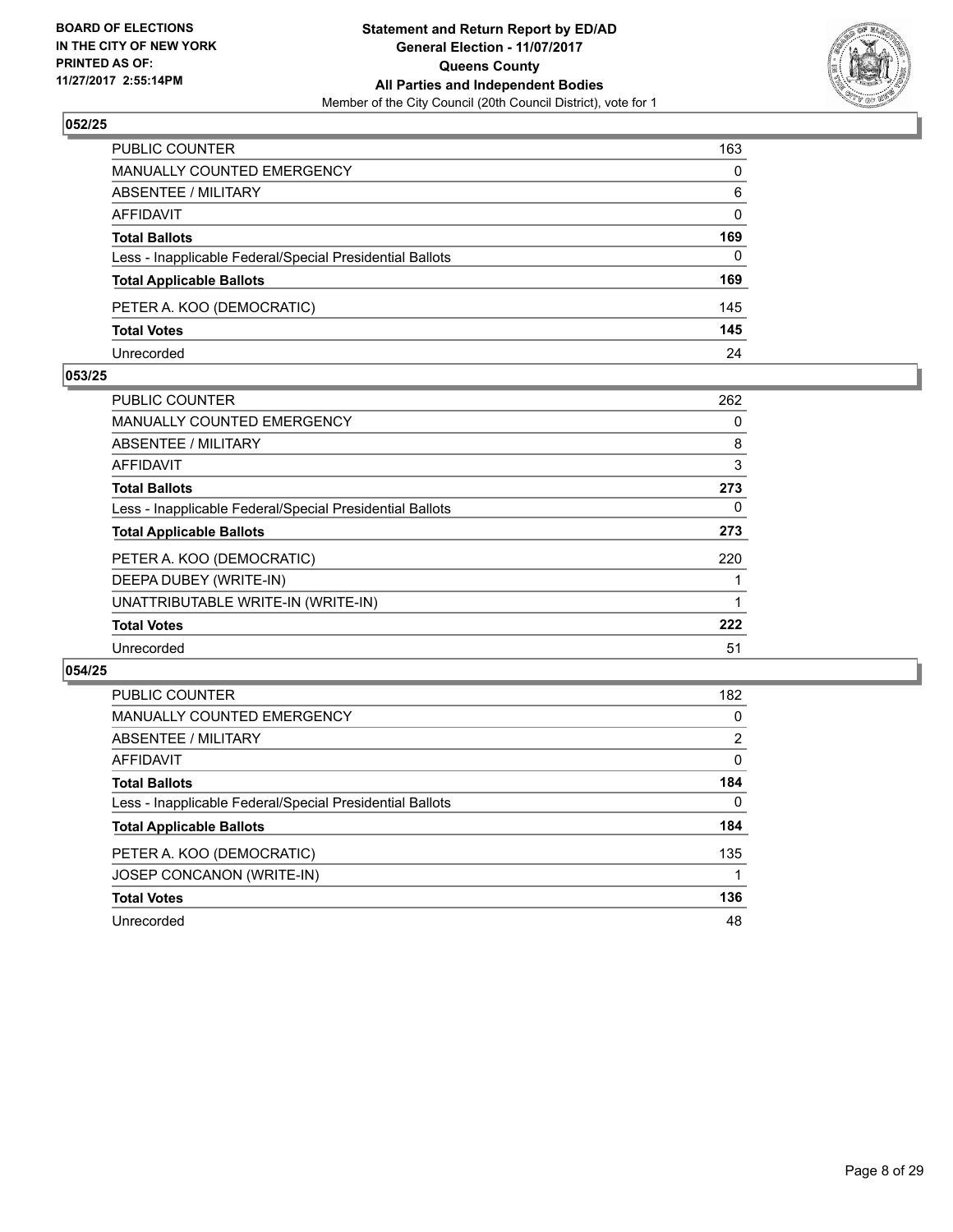

| <b>PUBLIC COUNTER</b>                                    | 171 |
|----------------------------------------------------------|-----|
| <b>MANUALLY COUNTED EMERGENCY</b>                        | 0   |
| ABSENTEE / MILITARY                                      | 0   |
| AFFIDAVIT                                                | 0   |
| <b>Total Ballots</b>                                     | 171 |
| Less - Inapplicable Federal/Special Presidential Ballots | 0   |
| <b>Total Applicable Ballots</b>                          | 171 |
| PETER A. KOO (DEMOCRATIC)                                | 140 |
| NEIL HECHT (WRITE-IN)                                    |     |
| UNATTRIBUTABLE WRITE-IN (WRITE-IN)                       |     |
| <b>Total Votes</b>                                       | 142 |
| Unrecorded                                               | 29  |

#### **056/25**

| <b>PUBLIC COUNTER</b>                                    | 105            |
|----------------------------------------------------------|----------------|
| <b>MANUALLY COUNTED EMERGENCY</b>                        | 0              |
| ABSENTEE / MILITARY                                      | $\overline{2}$ |
| <b>AFFIDAVIT</b>                                         | 0              |
| <b>Total Ballots</b>                                     | 107            |
| Less - Inapplicable Federal/Special Presidential Ballots | 0              |
| <b>Total Applicable Ballots</b>                          | 107            |
| PETER A. KOO (DEMOCRATIC)                                | 83             |
| LAWRENCE LEUCI (WRITE-IN)                                |                |
| <b>Total Votes</b>                                       | 84             |
| Unrecorded                                               | 23             |

| <b>PUBLIC COUNTER</b>                                    | 161            |
|----------------------------------------------------------|----------------|
| <b>MANUALLY COUNTED EMERGENCY</b>                        | 0              |
| ABSENTEE / MILITARY                                      | 5              |
| <b>AFFIDAVIT</b>                                         | 1              |
| <b>Total Ballots</b>                                     | 167            |
| Less - Inapplicable Federal/Special Presidential Ballots | 0              |
| <b>Total Applicable Ballots</b>                          | 167            |
| PETER A. KOO (DEMOCRATIC)                                | 119            |
| JOHN LIU (WRITE-IN)                                      |                |
| KATHLEEN SPRINGER (WRITE-IN)                             | $\overline{2}$ |
| KEVIN MEDINA (WRITE-IN)                                  | 1              |
| MICKEY MOUSE (WRITE-IN)                                  | 1              |
| UNATTRIBUTABLE WRITE-IN (WRITE-IN)                       | $\overline{2}$ |
| YOGI BEAR (WRITE-IN)                                     | 1              |
| <b>Total Votes</b>                                       | 127            |
| Unrecorded                                               | 40             |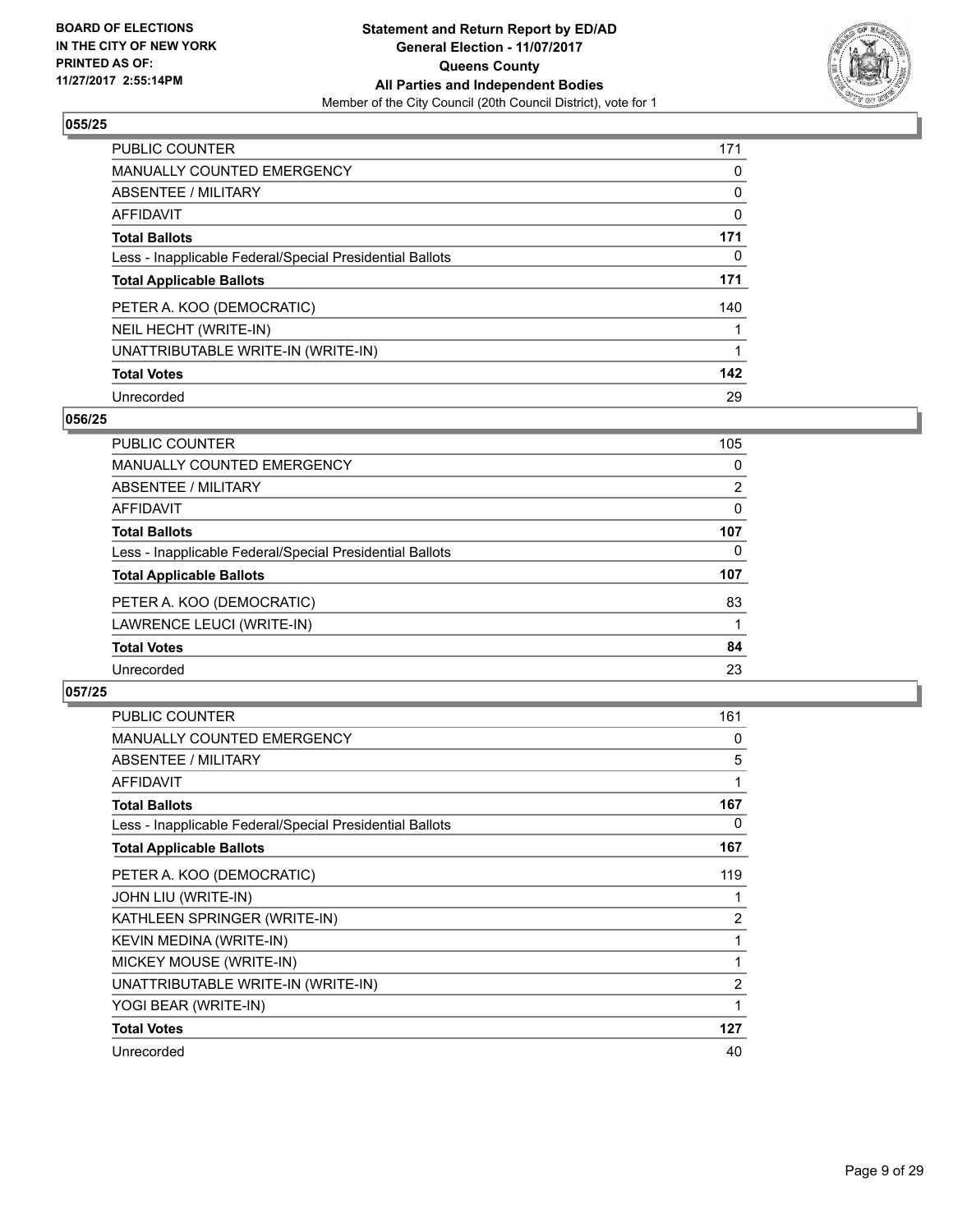

| <b>PUBLIC COUNTER</b>                                    | 104          |
|----------------------------------------------------------|--------------|
| <b>MANUALLY COUNTED EMERGENCY</b>                        | $\mathbf{0}$ |
| <b>ABSENTEE / MILITARY</b>                               |              |
| <b>AFFIDAVIT</b>                                         | 0            |
| <b>Total Ballots</b>                                     | 105          |
| Less - Inapplicable Federal/Special Presidential Ballots | $\mathbf{0}$ |
| <b>Total Applicable Ballots</b>                          | 105          |
| PETER A. KOO (DEMOCRATIC)                                | 78           |
| NUNZIO ARIANO (WRITE-IN)                                 |              |
| <b>Total Votes</b>                                       | 79           |
| Unrecorded                                               | 26           |

#### **073/25**

| <b>PUBLIC COUNTER</b>                                    | 218            |
|----------------------------------------------------------|----------------|
| <b>MANUALLY COUNTED EMERGENCY</b>                        | 0              |
| <b>ABSENTEE / MILITARY</b>                               | 4              |
| <b>AFFIDAVIT</b>                                         | 1              |
| <b>Total Ballots</b>                                     | 223            |
| Less - Inapplicable Federal/Special Presidential Ballots | 0              |
| <b>Total Applicable Ballots</b>                          | 223            |
| PETER A. KOO (DEMOCRATIC)                                | 132            |
| ALISON TAN (WRITE-IN)                                    | 1              |
| MICHAEL NICOBSI (WRITE-IN)                               | 1              |
| MICHAEL S. MASS (WRITE-IN)                               | 1              |
| MICKEY MOUSE (WRITE-IN)                                  | 2              |
| PAUL GRAZIANO (WRITE-IN)                                 | $\overline{2}$ |
| SLIM SHADY (WRITE-IN)                                    | 1              |
| UNATTRIBUTABLE WRITE-IN (WRITE-IN)                       | 1              |
| <b>Total Votes</b>                                       | 141            |
| Unrecorded                                               | 82             |

| 101 |
|-----|
| 0   |
| 0   |
| 0   |
| 101 |
| 0   |
| 101 |
| 78  |
|     |
|     |
| 80  |
| 21  |
|     |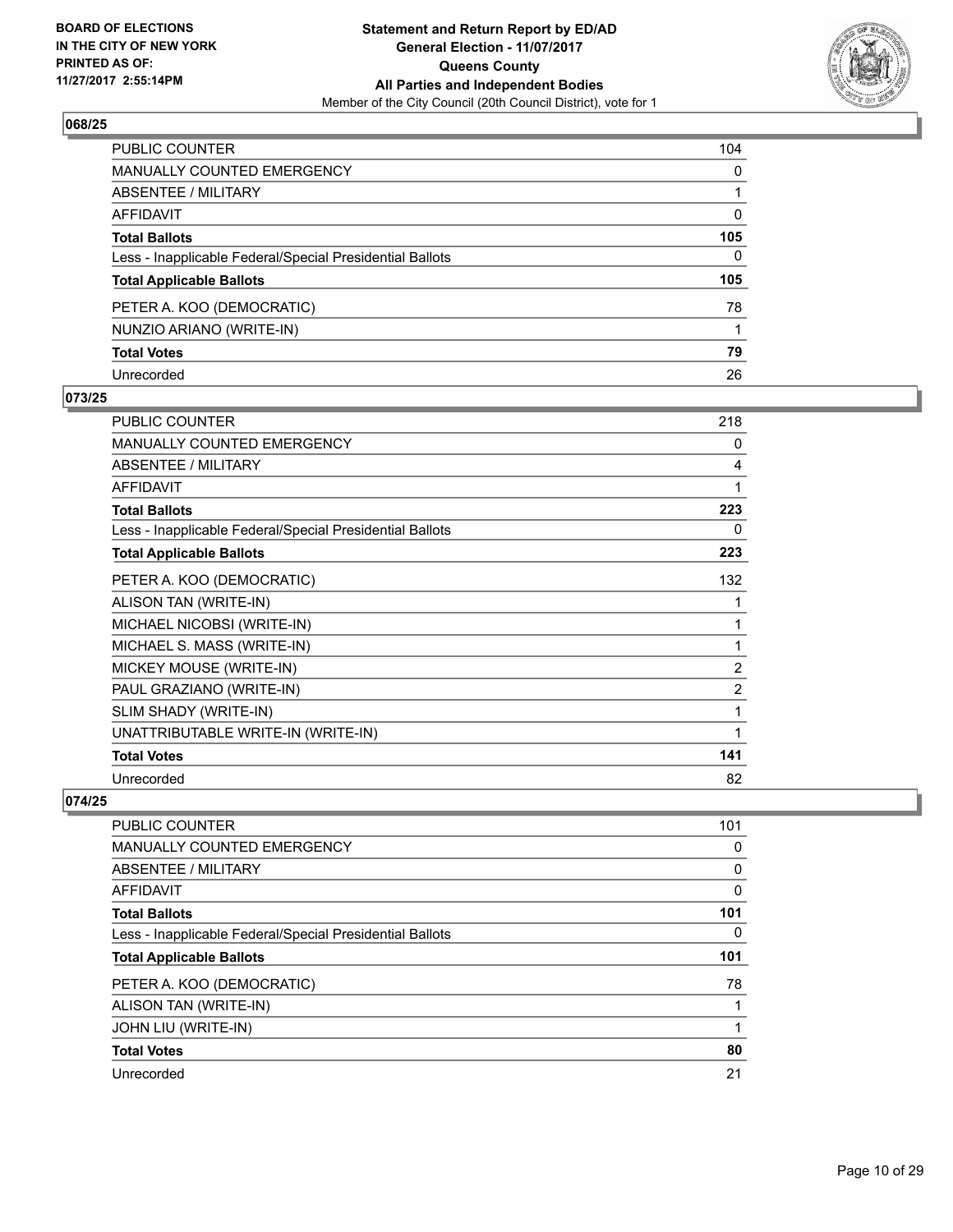

| PUBLIC COUNTER                                           | 96 |
|----------------------------------------------------------|----|
| <b>MANUALLY COUNTED EMERGENCY</b>                        | 0  |
| <b>ABSENTEE / MILITARY</b>                               | 0  |
| AFFIDAVIT                                                | 2  |
| <b>Total Ballots</b>                                     | 98 |
| Less - Inapplicable Federal/Special Presidential Ballots | 0  |
| <b>Total Applicable Ballots</b>                          | 98 |
| PETER A. KOO (DEMOCRATIC)                                | 65 |
| <b>Total Votes</b>                                       | 65 |
| Unrecorded                                               | 33 |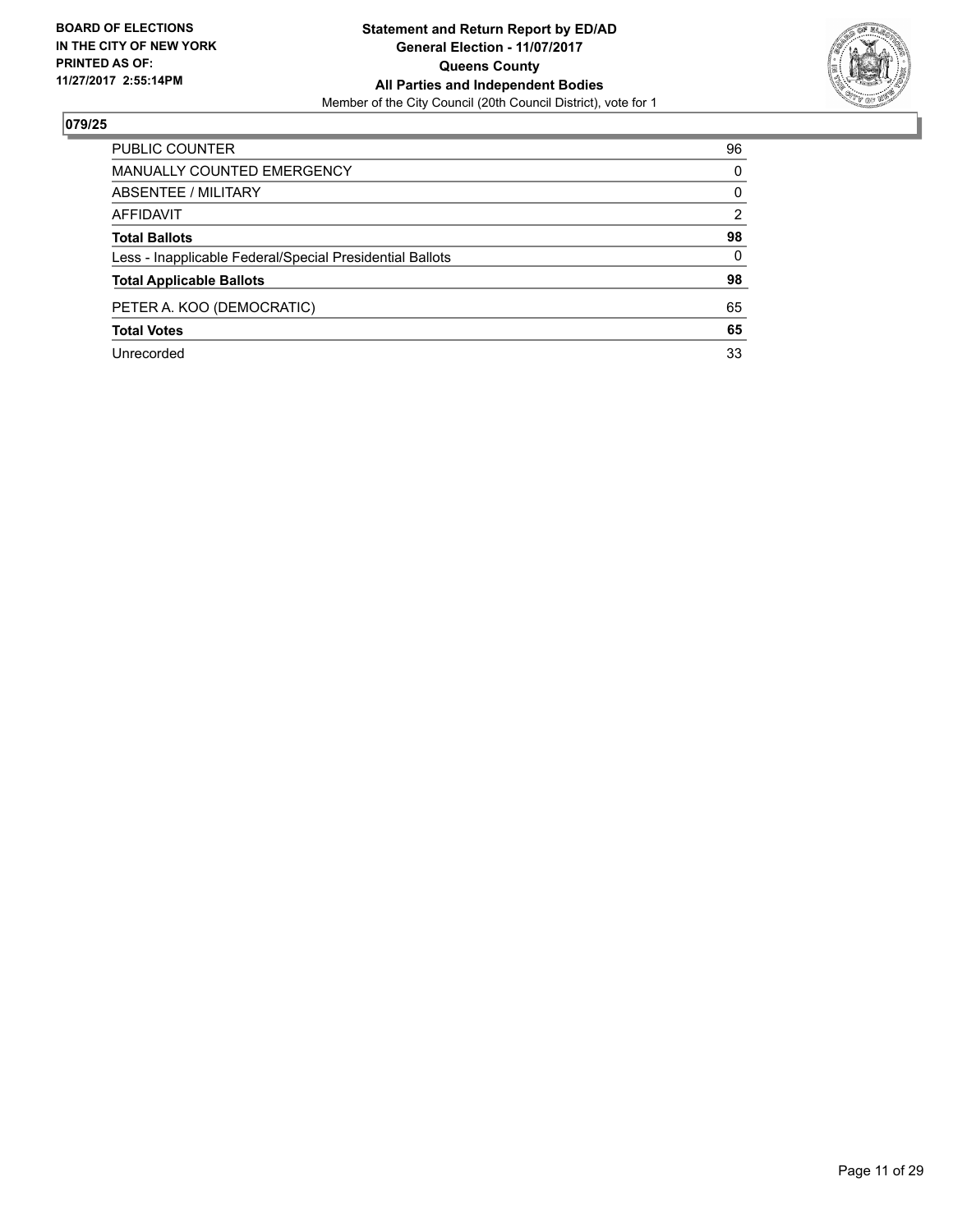

| PUBLIC COUNTER                                           | 105 |
|----------------------------------------------------------|-----|
| <b>MANUALLY COUNTED EMERGENCY</b>                        | 0   |
| <b>ABSENTEE / MILITARY</b>                               | 3   |
| AFFIDAVIT                                                | 0   |
| <b>Total Ballots</b>                                     | 108 |
| Less - Inapplicable Federal/Special Presidential Ballots | 0   |
| <b>Total Applicable Ballots</b>                          | 108 |
| PETER A. KOO (DEMOCRATIC)                                | 67  |
| <b>Total Votes</b>                                       | 67  |
| Unrecorded                                               | 41  |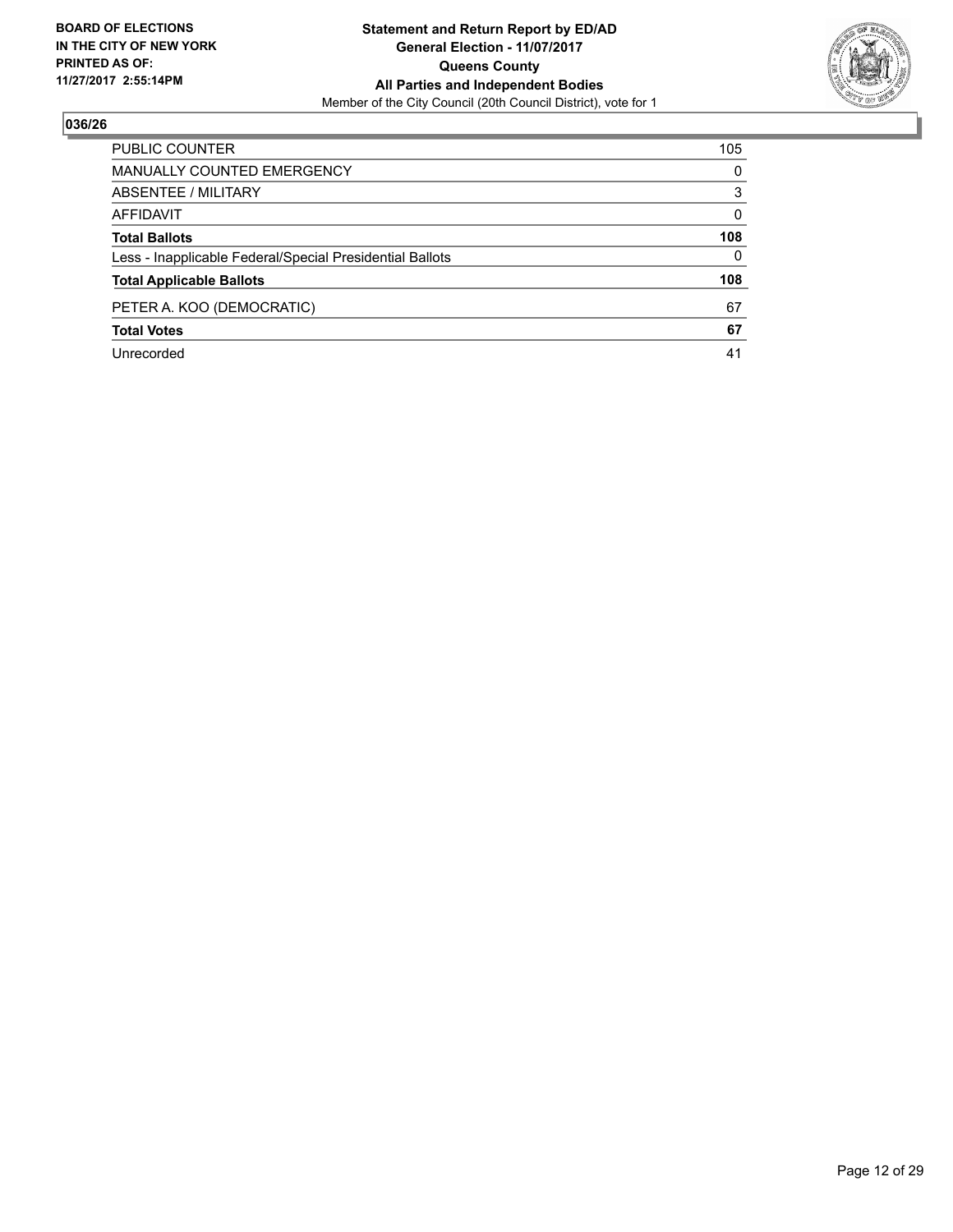

| <b>PUBLIC COUNTER</b>                                    | 179 |
|----------------------------------------------------------|-----|
| <b>MANUALLY COUNTED EMERGENCY</b>                        | 0   |
| ABSENTEE / MILITARY                                      | 6   |
| AFFIDAVIT                                                | 2   |
| <b>Total Ballots</b>                                     | 187 |
| Less - Inapplicable Federal/Special Presidential Ballots | 0   |
| <b>Total Applicable Ballots</b>                          | 187 |
| PETER A. KOO (DEMOCRATIC)                                | 135 |
| JEFF WALSH (WRITE-IN)                                    | 2   |
| LAURA MULHEARN (WRITE-IN)                                |     |
| UNATTRIBUTABLE WRITE-IN (WRITE-IN)                       |     |
| <b>Total Votes</b>                                       | 139 |
| Unrecorded                                               | 48  |

#### **008/40**

| <b>PUBLIC COUNTER</b>                                    | 114 |
|----------------------------------------------------------|-----|
| <b>MANUALLY COUNTED EMERGENCY</b>                        | 0   |
| ABSENTEE / MILITARY                                      |     |
| <b>AFFIDAVIT</b>                                         |     |
| <b>Total Ballots</b>                                     | 116 |
| Less - Inapplicable Federal/Special Presidential Ballots | 0   |
| <b>Total Applicable Ballots</b>                          | 116 |
| PETER A. KOO (DEMOCRATIC)                                | 73  |
| ALISON TAN (WRITE-IN)                                    | 2   |
| DIANA TORBARINA (WRITE-IN)                               |     |
| MICKEY MOUSE (WRITE-IN)                                  |     |
| <b>Total Votes</b>                                       | 77  |
| Unrecorded                                               | 39  |

| <b>PUBLIC COUNTER</b>                                    | 236 |
|----------------------------------------------------------|-----|
| <b>MANUALLY COUNTED EMERGENCY</b>                        | 0   |
| ABSENTEE / MILITARY                                      | 4   |
| AFFIDAVIT                                                |     |
| <b>Total Ballots</b>                                     | 241 |
| Less - Inapplicable Federal/Special Presidential Ballots | 0   |
| <b>Total Applicable Ballots</b>                          | 241 |
| PETER A. KOO (DEMOCRATIC)                                | 166 |
| EMILY GRIFFIN SHEAHAN (WRITE-IN)                         |     |
| MICKEY MOUSE (WRITE-IN)                                  |     |
| UNATTRIBUTABLE WRITE-IN (WRITE-IN)                       |     |
| <b>Total Votes</b>                                       | 169 |
| Unrecorded                                               | 72  |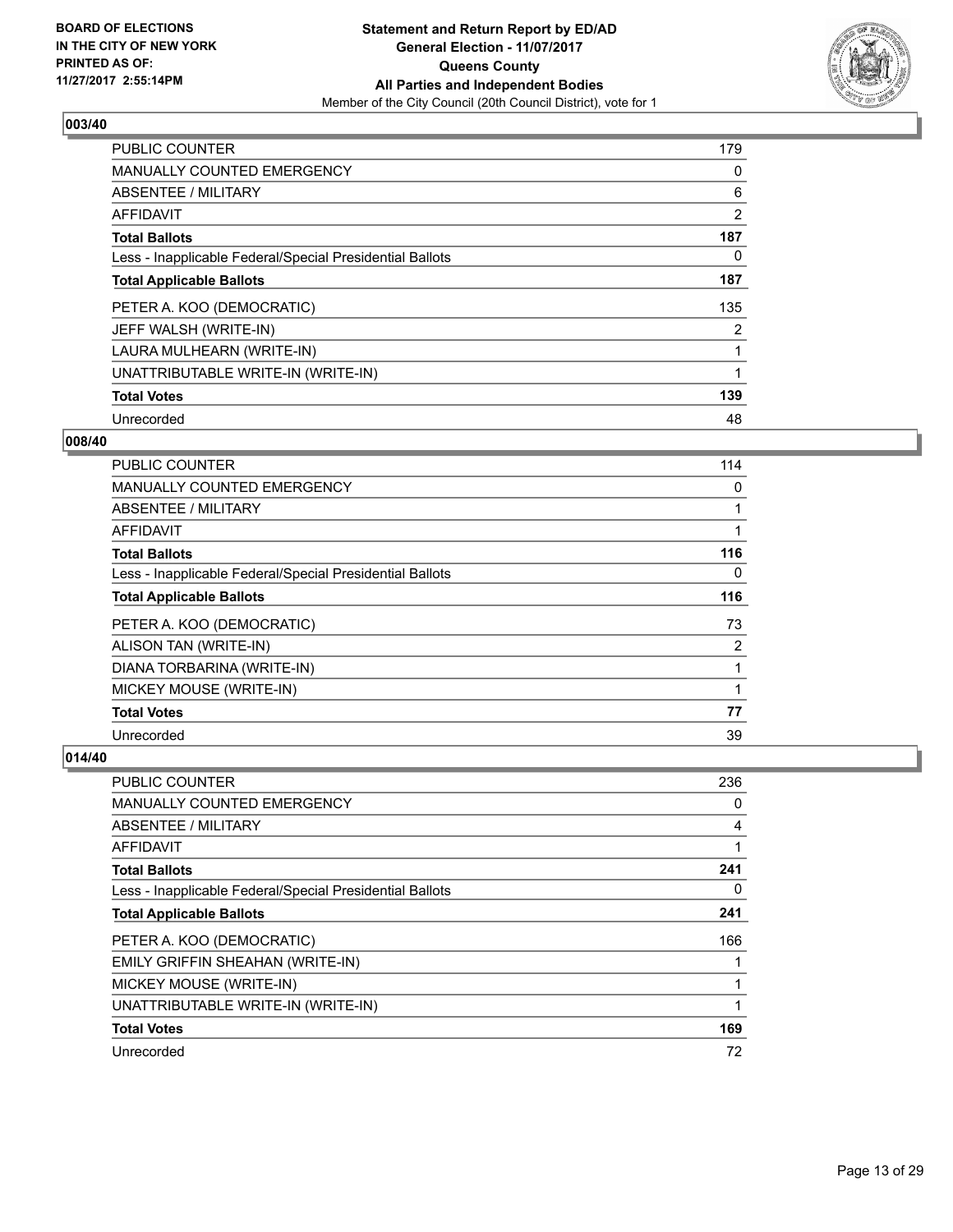

| <b>PUBLIC COUNTER</b>                                    | 231 |
|----------------------------------------------------------|-----|
| <b>MANUALLY COUNTED EMERGENCY</b>                        | 0   |
| <b>ABSENTEE / MILITARY</b>                               | 4   |
| <b>AFFIDAVIT</b>                                         | 4   |
| <b>Total Ballots</b>                                     | 239 |
| Less - Inapplicable Federal/Special Presidential Ballots | 0   |
| <b>Total Applicable Ballots</b>                          | 239 |
| PETER A. KOO (DEMOCRATIC)                                | 177 |
| ALISON TAN (WRITE-IN)                                    |     |
| DONALD TRUMP (WRITE-IN)                                  |     |
| JUAN C. MAYOR (WRITE-IN)                                 |     |
| UNATTRIBUTABLE WRITE-IN (WRITE-IN)                       | 2   |
| <b>Total Votes</b>                                       | 182 |
| Unrecorded                                               | 57  |

## **016/40**

| <b>PUBLIC COUNTER</b>                                    | 177            |
|----------------------------------------------------------|----------------|
| <b>MANUALLY COUNTED EMERGENCY</b>                        | 0              |
| ABSENTEE / MILITARY                                      | $\overline{2}$ |
| AFFIDAVIT                                                | 0              |
| <b>Total Ballots</b>                                     | 179            |
| Less - Inapplicable Federal/Special Presidential Ballots | 0              |
| <b>Total Applicable Ballots</b>                          | 179            |
| PETER A. KOO (DEMOCRATIC)                                | 156            |
| COSTA CONSTANTHIDES (WRITE-IN)                           |                |
| UNATTRIBUTABLE WRITE-IN (WRITE-IN)                       |                |
| <b>Total Votes</b>                                       | 158            |
| Unrecorded                                               | 21             |

| <b>PUBLIC COUNTER</b>                                    | 101 |
|----------------------------------------------------------|-----|
| MANUALLY COUNTED EMERGENCY                               | 0   |
| ABSENTEE / MILITARY                                      | 0   |
| AFFIDAVIT                                                | 0   |
| <b>Total Ballots</b>                                     | 101 |
| Less - Inapplicable Federal/Special Presidential Ballots | 0   |
| <b>Total Applicable Ballots</b>                          | 101 |
| PETER A. KOO (DEMOCRATIC)                                | 72  |
| ALISON TAN (WRITE-IN)                                    | 3   |
| DONALD TRUMP (WRITE-IN)                                  |     |
| THOMAS E. LIM (WRITE-IN)                                 | 1   |
| <b>Total Votes</b>                                       | 77  |
| Unrecorded                                               | 24  |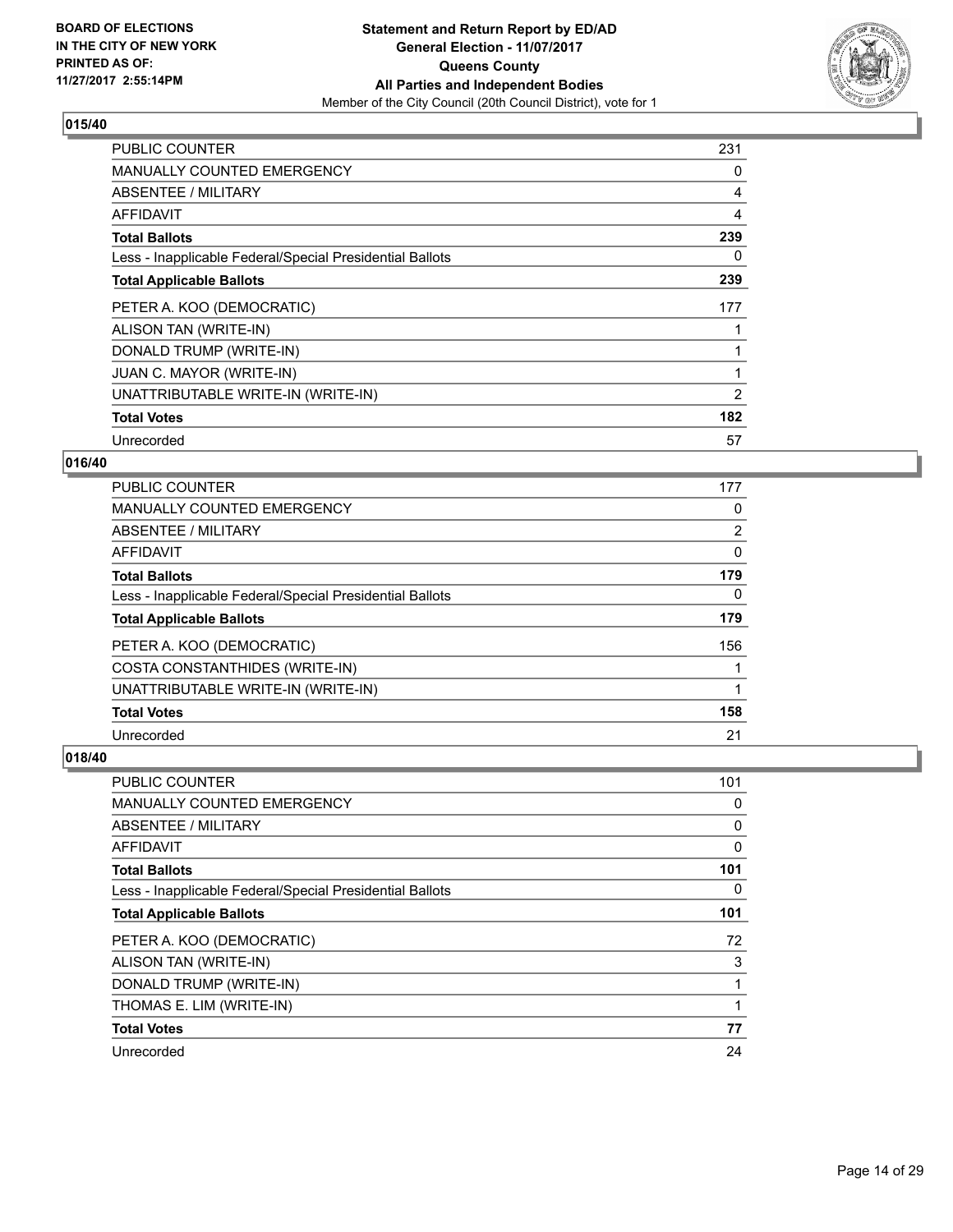

| <b>PUBLIC COUNTER</b>                                    | 164          |
|----------------------------------------------------------|--------------|
| <b>MANUALLY COUNTED EMERGENCY</b>                        | $\Omega$     |
| <b>ABSENTEE / MILITARY</b>                               | 7            |
| <b>AFFIDAVIT</b>                                         |              |
| <b>Total Ballots</b>                                     | 172          |
| Less - Inapplicable Federal/Special Presidential Ballots | $\mathbf{0}$ |
| <b>Total Applicable Ballots</b>                          | 172          |
| PETER A. KOO (DEMOCRATIC)                                | 138          |
| BILLY JOEL (WRITE-IN)                                    |              |
| <b>Total Votes</b>                                       | 139          |
| Unrecorded                                               | 33           |

#### **020/40**

| <b>PUBLIC COUNTER</b>                                    | 147 |
|----------------------------------------------------------|-----|
| <b>MANUALLY COUNTED EMERGENCY</b>                        | 0   |
| <b>ABSENTEE / MILITARY</b>                               | 3   |
| AFFIDAVIT                                                | 3   |
| <b>Total Ballots</b>                                     | 153 |
| Less - Inapplicable Federal/Special Presidential Ballots | 0   |
| <b>Total Applicable Ballots</b>                          | 153 |
| PETER A. KOO (DEMOCRATIC)                                | 119 |
| ALISON TAN (WRITE-IN)                                    | 4   |
| AMY TAN (WRITE-IN)                                       |     |
| UNATTRIBUTABLE WRITE-IN (WRITE-IN)                       |     |
| <b>Total Votes</b>                                       | 125 |
| Unrecorded                                               | 28  |

| <b>PUBLIC COUNTER</b>                                    | 96             |
|----------------------------------------------------------|----------------|
| MANUALLY COUNTED EMERGENCY                               | 0              |
| ABSENTEE / MILITARY                                      | $\overline{2}$ |
| <b>AFFIDAVIT</b>                                         | 0              |
| <b>Total Ballots</b>                                     | 98             |
| Less - Inapplicable Federal/Special Presidential Ballots | 0              |
| <b>Total Applicable Ballots</b>                          | 98             |
| PETER A. KOO (DEMOCRATIC)                                | 84             |
| DANIEL DROMM (WRITE-IN)                                  |                |
| JOHN LIU (WRITE-IN)                                      |                |
| <b>Total Votes</b>                                       | 86             |
| Unrecorded                                               | 12             |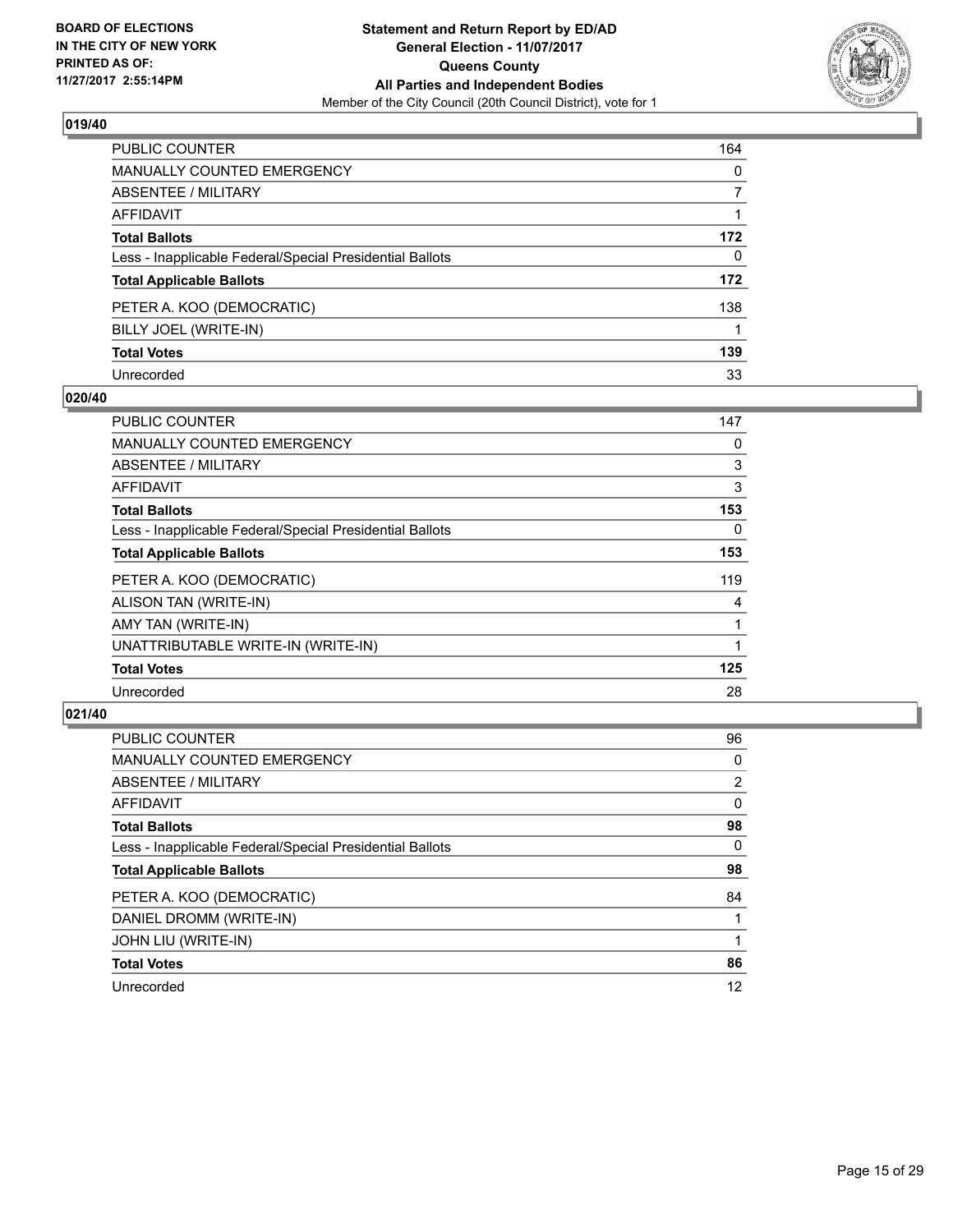

| <b>PUBLIC COUNTER</b>                                    | 279 |
|----------------------------------------------------------|-----|
| <b>MANUALLY COUNTED EMERGENCY</b>                        | 0   |
| ABSENTEE / MILITARY                                      | 5   |
| AFFIDAVIT                                                | 14  |
| <b>Total Ballots</b>                                     | 298 |
| Less - Inapplicable Federal/Special Presidential Ballots | 0   |
| <b>Total Applicable Ballots</b>                          | 298 |
| PETER A. KOO (DEMOCRATIC)                                | 226 |
| ALISON TAN (WRITE-IN)                                    |     |
| BARBRA ARION (WRITE-IN)                                  |     |
| FRANCISCO MOYA (WRITE-IN)                                | 1   |
| <b>KAREN PHILIPS (WRITE-IN)</b>                          | 2   |
| <b>Total Votes</b>                                       | 231 |
| Unrecorded                                               | 67  |

## **023/40**

| <b>PUBLIC COUNTER</b>                                    | 92       |
|----------------------------------------------------------|----------|
| <b>MANUALLY COUNTED EMERGENCY</b>                        | 0        |
| ABSENTEE / MILITARY                                      | 40       |
| <b>AFFIDAVIT</b>                                         | 0        |
| <b>Total Ballots</b>                                     | 132      |
| Less - Inapplicable Federal/Special Presidential Ballots | $\Omega$ |
| <b>Total Applicable Ballots</b>                          | 132      |
| PETER A. KOO (DEMOCRATIC)                                | 97       |
| TINKER BELLE (WRITE-IN)                                  |          |
| WILLIAM THOMPSON (WRITE-IN)                              |          |
| <b>Total Votes</b>                                       | 99       |
| Unrecorded                                               | 33       |

| PUBLIC COUNTER                                           | 128   |
|----------------------------------------------------------|-------|
| <b>MANUALLY COUNTED EMERGENCY</b>                        | 0     |
| ABSENTEE / MILITARY                                      |       |
| AFFIDAVIT                                                |       |
| <b>Total Ballots</b>                                     | 130   |
| Less - Inapplicable Federal/Special Presidential Ballots | 0     |
| <b>Total Applicable Ballots</b>                          | 130   |
| PETER A. KOO (DEMOCRATIC)                                | 110   |
| YUE REYNOLDS (WRITE-IN)                                  | 2     |
| <b>Total Votes</b>                                       | $112$ |
| Unrecorded                                               | 18    |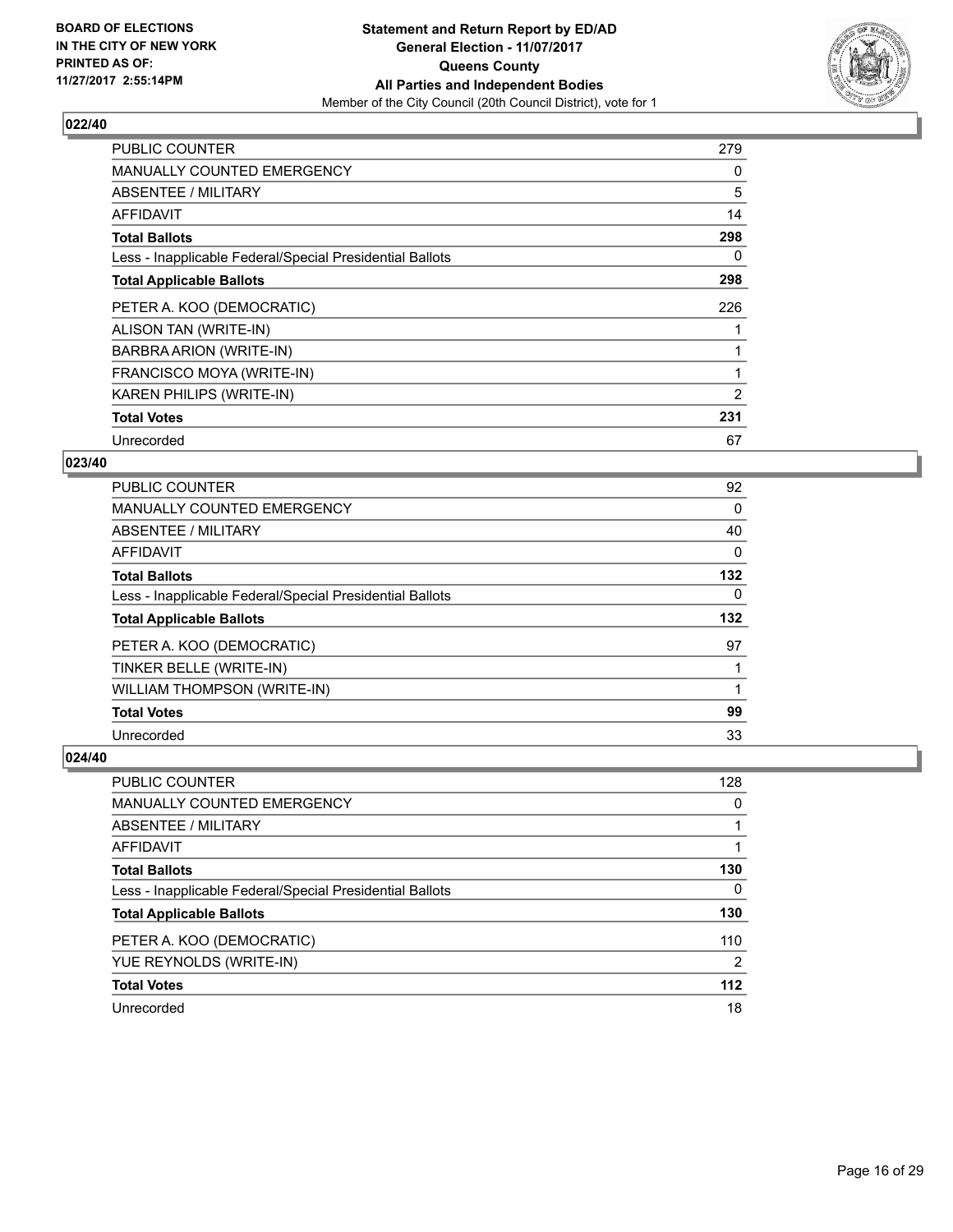

| PUBLIC COUNTER                                           | 195 |
|----------------------------------------------------------|-----|
| <b>MANUALLY COUNTED EMERGENCY</b>                        | 0   |
| ABSENTEE / MILITARY                                      | 5   |
| <b>AFFIDAVIT</b>                                         | 2   |
| <b>Total Ballots</b>                                     | 202 |
| Less - Inapplicable Federal/Special Presidential Ballots | 0   |
| <b>Total Applicable Ballots</b>                          | 202 |
| PETER A. KOO (DEMOCRATIC)                                | 160 |
| KEVIN LEE (WRITE-IN)                                     |     |
| UNATTRIBUTABLE WRITE-IN (WRITE-IN)                       | 1   |
| UNCOUNTED WRITE-IN PER STATUTE (WRITE-IN)                | 1   |
| <b>Total Votes</b>                                       | 163 |
| Unrecorded                                               | 39  |

## **026/40**

| <b>PUBLIC COUNTER</b>                                    | 98 |
|----------------------------------------------------------|----|
| <b>MANUALLY COUNTED EMERGENCY</b>                        | 0  |
| ABSENTEE / MILITARY                                      | 0  |
| AFFIDAVIT                                                |    |
| <b>Total Ballots</b>                                     | 99 |
| Less - Inapplicable Federal/Special Presidential Ballots | 0  |
| <b>Total Applicable Ballots</b>                          | 99 |
| PETER A. KOO (DEMOCRATIC)                                | 79 |
| EMMA GOLDMAN (WRITE-IN)                                  |    |
| <b>Total Votes</b>                                       | 80 |
| Unrecorded                                               | 19 |
|                                                          |    |

| <b>PUBLIC COUNTER</b>                                    | 135 |
|----------------------------------------------------------|-----|
| MANUALLY COUNTED EMERGENCY                               | 0   |
| ABSENTEE / MILITARY                                      | 6   |
| AFFIDAVIT                                                |     |
| <b>Total Ballots</b>                                     | 142 |
| Less - Inapplicable Federal/Special Presidential Ballots | 0   |
| <b>Total Applicable Ballots</b>                          | 142 |
| PETER A. KOO (DEMOCRATIC)                                | 100 |
| <b>Total Votes</b>                                       | 100 |
| Unrecorded                                               | 42  |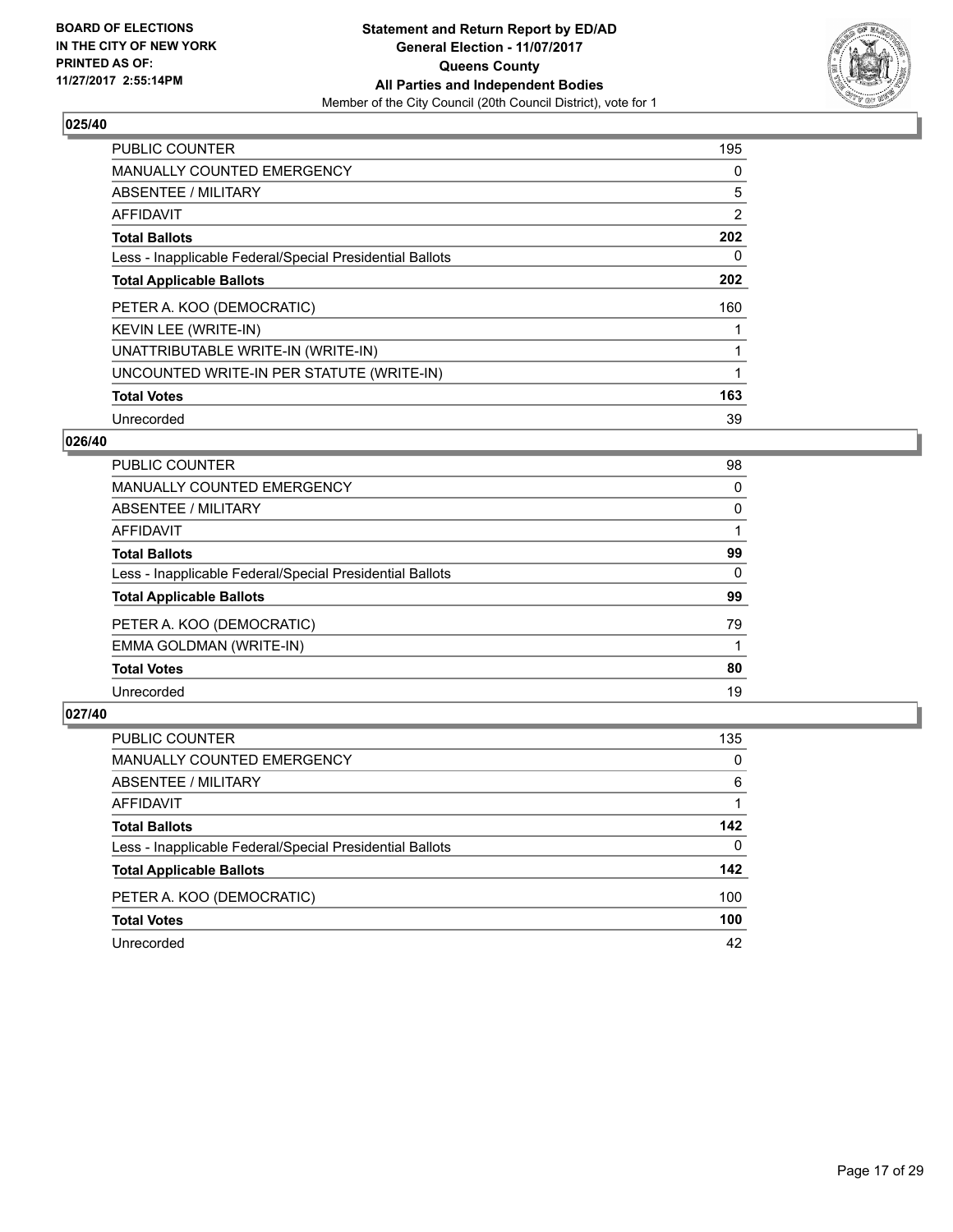

| PUBLIC COUNTER                                           | 84           |
|----------------------------------------------------------|--------------|
| <b>MANUALLY COUNTED EMERGENCY</b>                        | 0            |
| <b>ABSENTEE / MILITARY</b>                               | 2            |
| AFFIDAVIT                                                | $\mathbf{0}$ |
| <b>Total Ballots</b>                                     | 86           |
| Less - Inapplicable Federal/Special Presidential Ballots | $\mathbf{0}$ |
| <b>Total Applicable Ballots</b>                          | 86           |
| PETER A. KOO (DEMOCRATIC)                                | 67           |
| ALISON TAN (WRITE-IN)                                    |              |
| <b>Total Votes</b>                                       | 68           |
| Unrecorded                                               | 18           |

#### **029/40**

| <b>PUBLIC COUNTER</b>                                    | 167 |
|----------------------------------------------------------|-----|
| <b>MANUALLY COUNTED EMERGENCY</b>                        | 0   |
| ABSENTEE / MILITARY                                      | 2   |
| AFFIDAVIT                                                | 0   |
| <b>Total Ballots</b>                                     | 169 |
| Less - Inapplicable Federal/Special Presidential Ballots | 0   |
| <b>Total Applicable Ballots</b>                          | 169 |
| PETER A. KOO (DEMOCRATIC)                                | 121 |
| <b>Total Votes</b>                                       | 121 |
| Unrecorded                                               | 48  |

| <b>PUBLIC COUNTER</b>                                    | 166 |
|----------------------------------------------------------|-----|
| <b>MANUALLY COUNTED EMERGENCY</b>                        | 0   |
| ABSENTEE / MILITARY                                      | 4   |
| AFFIDAVIT                                                |     |
| <b>Total Ballots</b>                                     | 171 |
| Less - Inapplicable Federal/Special Presidential Ballots | 0   |
| <b>Total Applicable Ballots</b>                          | 171 |
| PETER A. KOO (DEMOCRATIC)                                | 118 |
| ADAM KOKESH (WRITE-IN)                                   |     |
| NICOLAS CORRADO (WRITE-IN)                               |     |
| <b>Total Votes</b>                                       | 120 |
| Unrecorded                                               | 51  |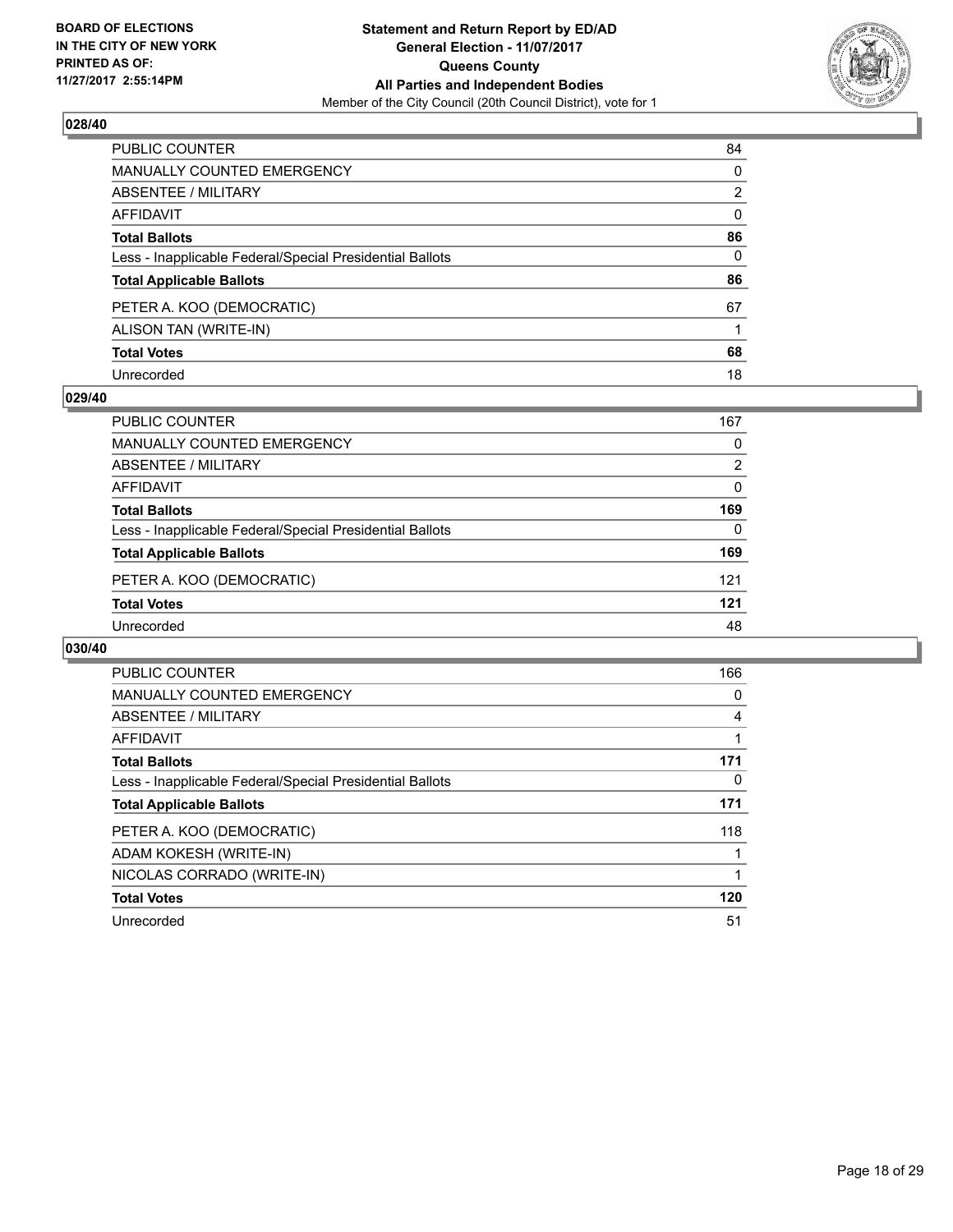

| <b>PUBLIC COUNTER</b>                                    | 142            |
|----------------------------------------------------------|----------------|
| <b>MANUALLY COUNTED EMERGENCY</b>                        | 0              |
| ABSENTEE / MILITARY                                      | $\overline{2}$ |
| AFFIDAVIT                                                | 0              |
| <b>Total Ballots</b>                                     | 144            |
| Less - Inapplicable Federal/Special Presidential Ballots | 0              |
| <b>Total Applicable Ballots</b>                          | 144            |
| PETER A. KOO (DEMOCRATIC)                                | 104            |
| JOHN LIU (WRITE-IN)                                      |                |
| UNATTRIBUTABLE WRITE-IN (WRITE-IN)                       | 2              |
| <b>Total Votes</b>                                       | 107            |
| Unrecorded                                               | 37             |

#### **032/40**

| <b>PUBLIC COUNTER</b>                                    | 103 |
|----------------------------------------------------------|-----|
| <b>MANUALLY COUNTED EMERGENCY</b>                        | 0   |
| ABSENTEE / MILITARY                                      | 1   |
| AFFIDAVIT                                                | 0   |
| <b>Total Ballots</b>                                     | 104 |
| Less - Inapplicable Federal/Special Presidential Ballots | 0   |
| <b>Total Applicable Ballots</b>                          | 104 |
| PETER A. KOO (DEMOCRATIC)                                | 72  |
| ALYSON KING (WRITE-IN)                                   |     |
| MONTELL C. MOSELEY (WRITE-IN)                            |     |
| STEVE KAUFMAN (WRITE-IN)                                 | 1   |
| UNATTRIBUTABLE WRITE-IN (WRITE-IN)                       | 3   |
| <b>Total Votes</b>                                       | 78  |
| Unrecorded                                               | 26  |

| PUBLIC COUNTER                                           | 130 |
|----------------------------------------------------------|-----|
| <b>MANUALLY COUNTED EMERGENCY</b>                        | 0   |
| ABSENTEE / MILITARY                                      | 8   |
| AFFIDAVIT                                                | 0   |
| <b>Total Ballots</b>                                     | 138 |
| Less - Inapplicable Federal/Special Presidential Ballots | 0   |
| <b>Total Applicable Ballots</b>                          | 138 |
| PETER A. KOO (DEMOCRATIC)                                | 109 |
| <b>Total Votes</b>                                       | 109 |
| Unrecorded                                               | 29  |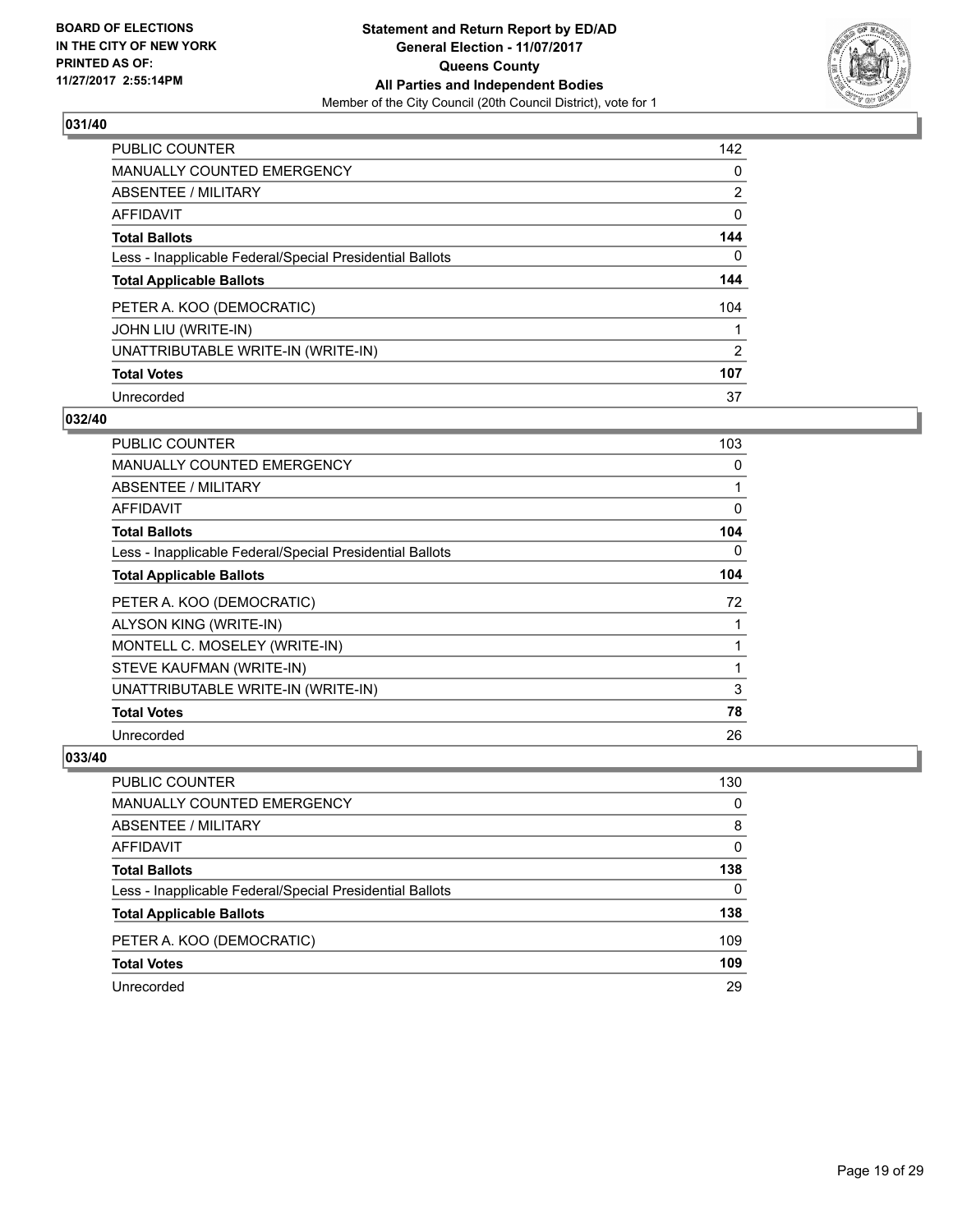

| PUBLIC COUNTER                                           | 95 |
|----------------------------------------------------------|----|
| <b>MANUALLY COUNTED EMERGENCY</b>                        | 0  |
| <b>ABSENTEE / MILITARY</b>                               |    |
| AFFIDAVIT                                                |    |
| <b>Total Ballots</b>                                     | 97 |
| Less - Inapplicable Federal/Special Presidential Ballots | 0  |
| <b>Total Applicable Ballots</b>                          | 97 |
| PETER A. KOO (DEMOCRATIC)                                | 69 |
| JOHN A. REIDMAN (WRITE-IN)                               |    |
| <b>Total Votes</b>                                       | 70 |
| Unrecorded                                               | 27 |

#### **035/40**

| <b>PUBLIC COUNTER</b>                                    | 204            |
|----------------------------------------------------------|----------------|
| <b>MANUALLY COUNTED EMERGENCY</b>                        | 0              |
| ABSENTEE / MILITARY                                      | $\overline{2}$ |
| <b>AFFIDAVIT</b>                                         | $\Omega$       |
| <b>Total Ballots</b>                                     | 206            |
| Less - Inapplicable Federal/Special Presidential Ballots | 0              |
| <b>Total Applicable Ballots</b>                          | 206            |
| PETER A. KOO (DEMOCRATIC)                                | 171            |
| <b>GRACE CRUZ (WRITE-IN)</b>                             |                |
| NEIL TRIVEDI (WRITE-IN)                                  |                |
| RANDY WHITING ROGERS (WRITE-IN)                          |                |
| <b>Total Votes</b>                                       | 174            |
| Unrecorded                                               | 32             |

| <b>PUBLIC COUNTER</b>                                    | 213 |
|----------------------------------------------------------|-----|
| MANUALLY COUNTED EMERGENCY                               | 0   |
| ABSENTEE / MILITARY                                      | 2   |
| AFFIDAVIT                                                |     |
| <b>Total Ballots</b>                                     | 216 |
| Less - Inapplicable Federal/Special Presidential Ballots | 0   |
| <b>Total Applicable Ballots</b>                          | 216 |
| PETER A. KOO (DEMOCRATIC)                                | 181 |
| <b>Total Votes</b>                                       | 181 |
| Unrecorded                                               | 35  |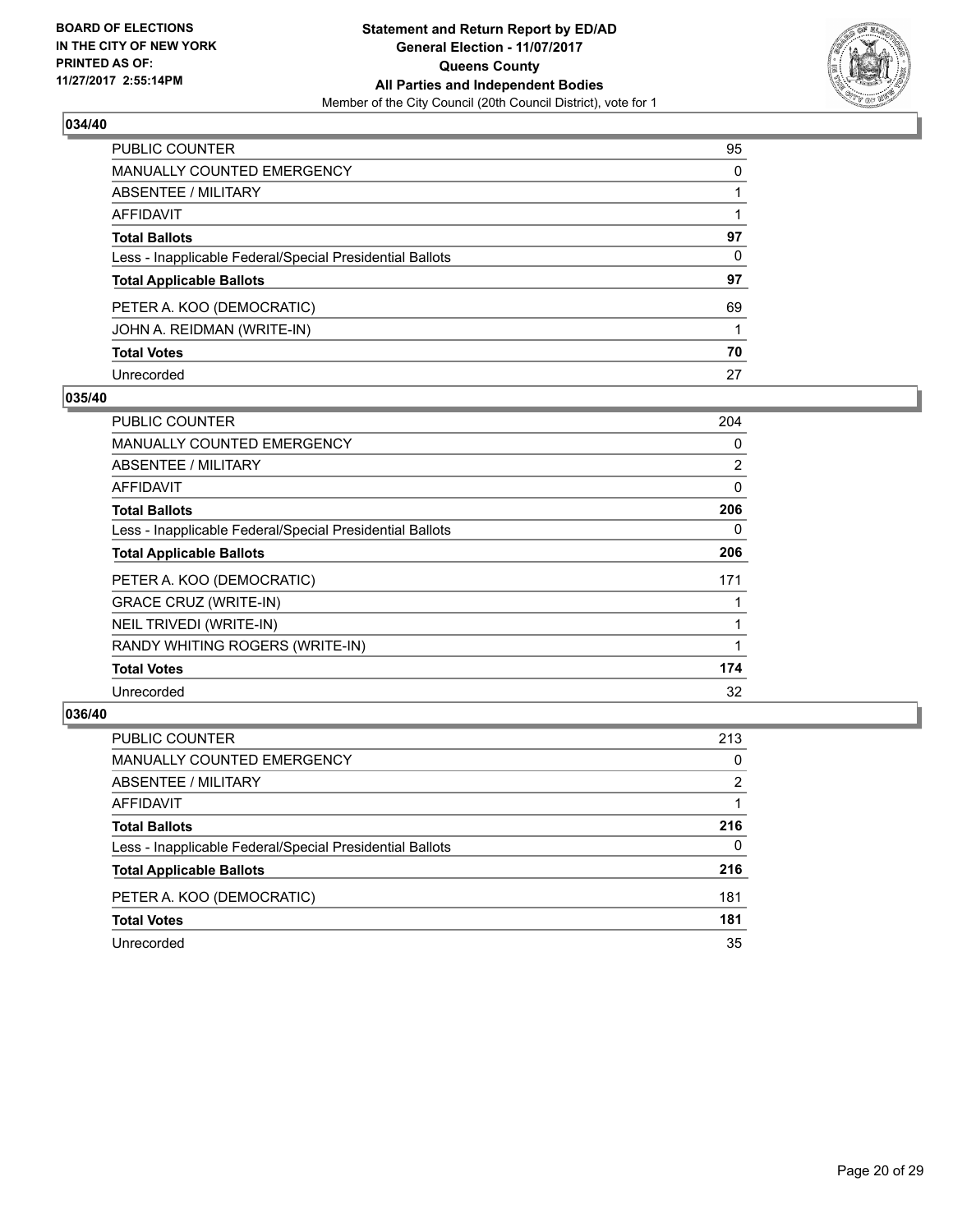

| <b>PUBLIC COUNTER</b>                                    | 184            |
|----------------------------------------------------------|----------------|
| <b>MANUALLY COUNTED EMERGENCY</b>                        | 0              |
| ABSENTEE / MILITARY                                      | $\overline{2}$ |
| AFFIDAVIT                                                |                |
| <b>Total Ballots</b>                                     | 187            |
| Less - Inapplicable Federal/Special Presidential Ballots | 0              |
| <b>Total Applicable Ballots</b>                          | 187            |
| PETER A. KOO (DEMOCRATIC)                                | 147            |
| CHRISTOS A. ORFANES (WRITE-IN)                           |                |
| HUNTER S. THOMPSON (WRITE-IN)                            |                |
| <b>Total Votes</b>                                       | 149            |
| Unrecorded                                               | 38             |

#### **038/40**

| <b>PUBLIC COUNTER</b>                                    | 160      |
|----------------------------------------------------------|----------|
| <b>MANUALLY COUNTED EMERGENCY</b>                        | 0        |
| ABSENTEE / MILITARY                                      | 7        |
| <b>AFFIDAVIT</b>                                         |          |
| <b>Total Ballots</b>                                     | 168      |
| Less - Inapplicable Federal/Special Presidential Ballots | $\Omega$ |
| <b>Total Applicable Ballots</b>                          | 168      |
| PETER A. KOO (DEMOCRATIC)                                | 141      |
| ALISON TAN (WRITE-IN)                                    |          |
| UNATTRIBUTABLE WRITE-IN (WRITE-IN)                       |          |
| <b>Total Votes</b>                                       | 143      |
| Unrecorded                                               | 25       |

| <b>PUBLIC COUNTER</b>                                    | 169 |
|----------------------------------------------------------|-----|
| <b>MANUALLY COUNTED EMERGENCY</b>                        | 0   |
| ABSENTEE / MILITARY                                      | 0   |
| AFFIDAVIT                                                |     |
| <b>Total Ballots</b>                                     | 170 |
| Less - Inapplicable Federal/Special Presidential Ballots | 0   |
| <b>Total Applicable Ballots</b>                          | 170 |
| PETER A. KOO (DEMOCRATIC)                                | 128 |
| ALISON TAN (WRITE-IN)                                    |     |
| <b>Total Votes</b>                                       | 129 |
| Unrecorded                                               | 41  |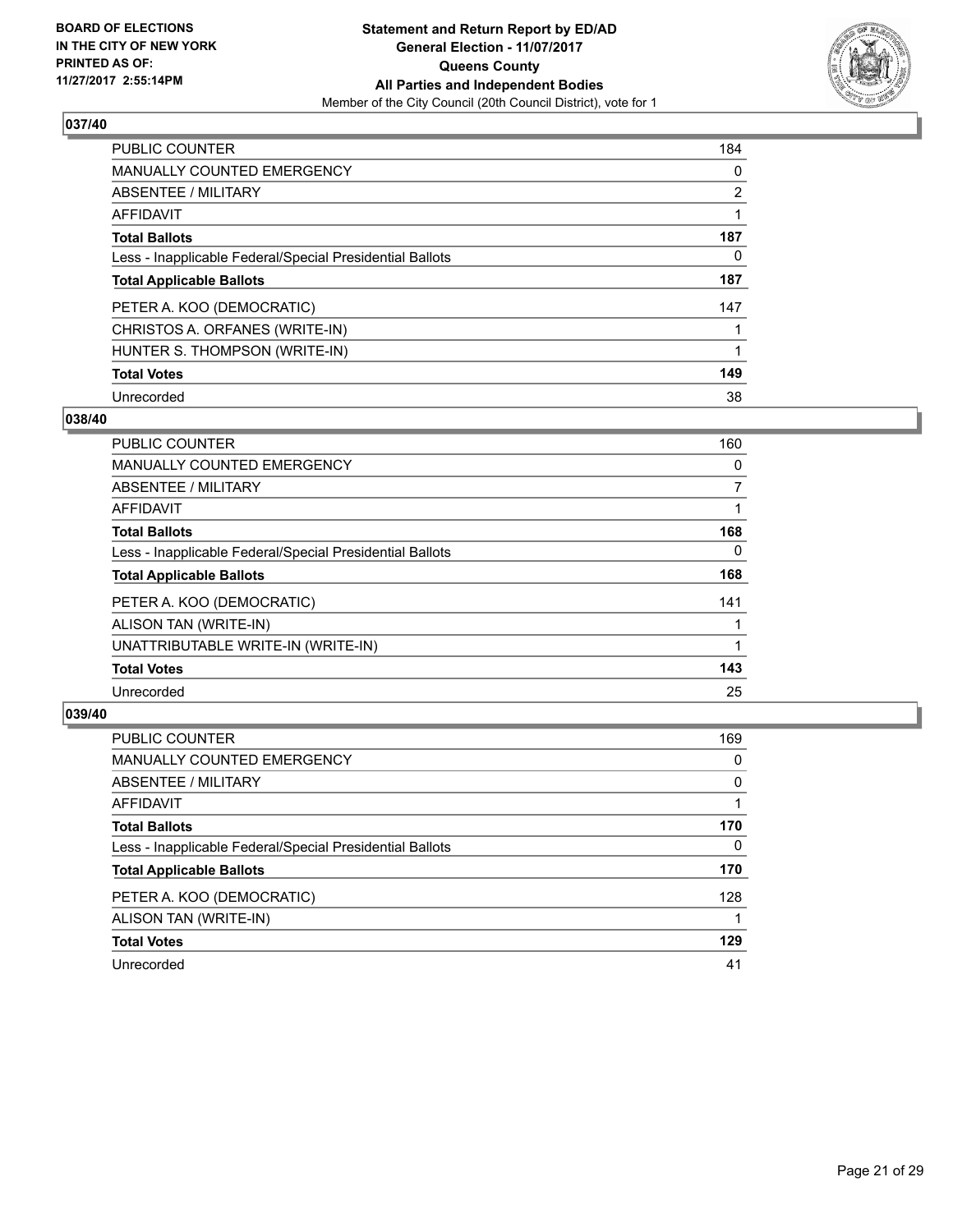

| PUBLIC COUNTER                                           | 154          |
|----------------------------------------------------------|--------------|
| MANUALLY COUNTED EMERGENCY                               | $\Omega$     |
| <b>ABSENTEE / MILITARY</b>                               | 21           |
| <b>AFFIDAVIT</b>                                         | 0            |
| <b>Total Ballots</b>                                     | 175          |
| Less - Inapplicable Federal/Special Presidential Ballots | $\mathbf{0}$ |
| <b>Total Applicable Ballots</b>                          | 175          |
| PETER A. KOO (DEMOCRATIC)                                | 128          |
| UNATTRIBUTABLE WRITE-IN (WRITE-IN)                       |              |
| <b>Total Votes</b>                                       | 129          |
| Unrecorded                                               | 46           |

#### **041/40**

| <b>PUBLIC COUNTER</b>                                    | 96 |
|----------------------------------------------------------|----|
| <b>MANUALLY COUNTED EMERGENCY</b>                        | 0  |
| ABSENTEE / MILITARY                                      |    |
| AFFIDAVIT                                                | 0  |
| <b>Total Ballots</b>                                     | 97 |
| Less - Inapplicable Federal/Special Presidential Ballots | 0  |
| <b>Total Applicable Ballots</b>                          | 97 |
| PETER A. KOO (DEMOCRATIC)                                | 76 |
| <b>Total Votes</b>                                       | 76 |
| Unrecorded                                               | 21 |
|                                                          |    |

| <b>PUBLIC COUNTER</b>                                    | 141 |
|----------------------------------------------------------|-----|
| <b>MANUALLY COUNTED EMERGENCY</b>                        | 0   |
| ABSENTEE / MILITARY                                      | 8   |
| AFFIDAVIT                                                |     |
| <b>Total Ballots</b>                                     | 150 |
| Less - Inapplicable Federal/Special Presidential Ballots | 0   |
| <b>Total Applicable Ballots</b>                          | 150 |
| PETER A. KOO (DEMOCRATIC)                                | 130 |
| HARRY RICE (WRITE-IN)                                    |     |
| UNATTRIBUTABLE WRITE-IN (WRITE-IN)                       |     |
| <b>Total Votes</b>                                       | 132 |
| Unrecorded                                               | 18  |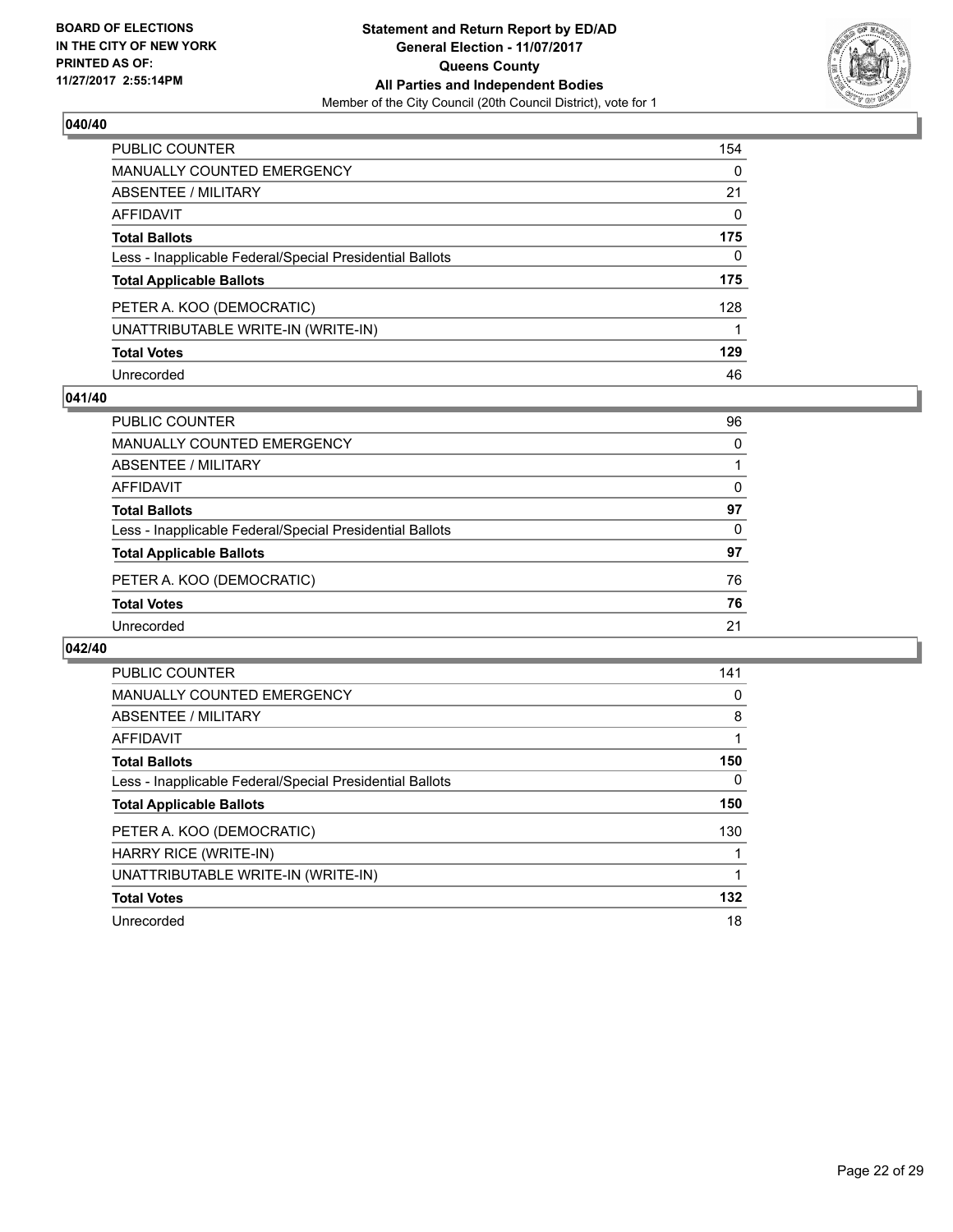

| <b>PUBLIC COUNTER</b>                                    | 159            |
|----------------------------------------------------------|----------------|
| <b>MANUALLY COUNTED EMERGENCY</b>                        | 0              |
| ABSENTEE / MILITARY                                      | 3              |
| AFFIDAVIT                                                | $\overline{2}$ |
| <b>Total Ballots</b>                                     | 164            |
| Less - Inapplicable Federal/Special Presidential Ballots | 0              |
| <b>Total Applicable Ballots</b>                          | 164            |
| PETER A. KOO (DEMOCRATIC)                                | 136            |
| ALISON TAN (WRITE-IN)                                    | $\overline{2}$ |
| UNATTRIBUTABLE WRITE-IN (WRITE-IN)                       |                |
| <b>Total Votes</b>                                       | 139            |
| Unrecorded                                               | 25             |

#### **044/40**

| PUBLIC COUNTER                                           | 108      |
|----------------------------------------------------------|----------|
| <b>MANUALLY COUNTED EMERGENCY</b>                        | 0        |
| ABSENTEE / MILITARY                                      |          |
| <b>AFFIDAVIT</b>                                         |          |
| <b>Total Ballots</b>                                     | 110      |
| Less - Inapplicable Federal/Special Presidential Ballots | $\Omega$ |
| <b>Total Applicable Ballots</b>                          | 110      |
| PETER A. KOO (DEMOCRATIC)                                | 84       |
| DONALD J. RICKLES (WRITE-IN)                             |          |
| UNATTRIBUTABLE WRITE-IN (WRITE-IN)                       |          |
| <b>Total Votes</b>                                       | 86       |
| Unrecorded                                               | 24       |

| <b>PUBLIC COUNTER</b>                                    | 137 |
|----------------------------------------------------------|-----|
| MANUALLY COUNTED EMERGENCY                               | 0   |
| ABSENTEE / MILITARY                                      | 3   |
| AFFIDAVIT                                                |     |
| <b>Total Ballots</b>                                     | 141 |
| Less - Inapplicable Federal/Special Presidential Ballots | 0   |
| <b>Total Applicable Ballots</b>                          | 141 |
| PETER A. KOO (DEMOCRATIC)                                | 115 |
| UNATTRIBUTABLE WRITE-IN (WRITE-IN)                       |     |
| <b>Total Votes</b>                                       | 116 |
| Unrecorded                                               | 25  |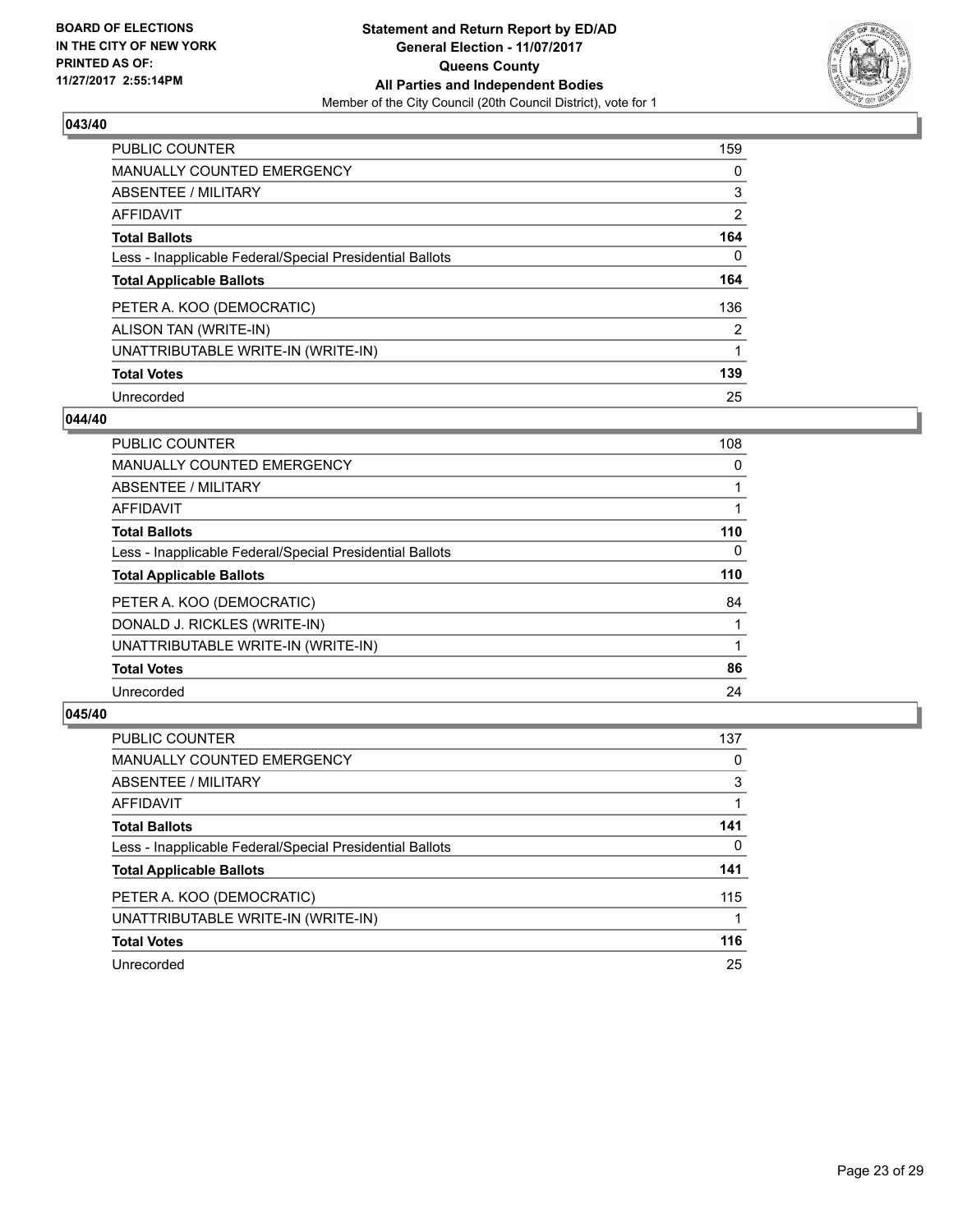

| <b>PUBLIC COUNTER</b>                                    | 119 |
|----------------------------------------------------------|-----|
| <b>MANUALLY COUNTED EMERGENCY</b>                        | 0   |
| <b>ABSENTEE / MILITARY</b>                               | 5   |
| <b>AFFIDAVIT</b>                                         | 0   |
| <b>Total Ballots</b>                                     | 124 |
| Less - Inapplicable Federal/Special Presidential Ballots | 0   |
| <b>Total Applicable Ballots</b>                          | 124 |
| PETER A. KOO (DEMOCRATIC)                                | 103 |
| UNATTRIBUTABLE WRITE-IN (WRITE-IN)                       |     |
| <b>Total Votes</b>                                       | 104 |
| Unrecorded                                               | 20  |

#### **047/40**

| <b>PUBLIC COUNTER</b>                                    | 239 |
|----------------------------------------------------------|-----|
| <b>MANUALLY COUNTED EMERGENCY</b>                        | 0   |
| ABSENTEE / MILITARY                                      | 16  |
| AFFIDAVIT                                                |     |
| <b>Total Ballots</b>                                     | 256 |
| Less - Inapplicable Federal/Special Presidential Ballots | 0   |
| <b>Total Applicable Ballots</b>                          | 256 |
| PETER A. KOO (DEMOCRATIC)                                | 188 |
| <b>BOB HEANEY (WRITE-IN)</b>                             |     |
| DAVE CALDWELL (WRITE-IN)                                 |     |
| ELLA DAVIS (WRITE-IN)                                    |     |
| MEI WONG (WRITE-IN)                                      |     |
| UNATTRIBUTABLE WRITE-IN (WRITE-IN)                       | 1   |
| <b>Total Votes</b>                                       | 193 |
| Unrecorded                                               | 63  |

| <b>PUBLIC COUNTER</b>                                    | 290            |
|----------------------------------------------------------|----------------|
| <b>MANUALLY COUNTED EMERGENCY</b>                        | 0              |
| ABSENTEE / MILITARY                                      | 19             |
| <b>AFFIDAVIT</b>                                         | 0              |
| <b>Total Ballots</b>                                     | 309            |
| Less - Inapplicable Federal/Special Presidential Ballots | 0              |
| <b>Total Applicable Ballots</b>                          | 309            |
| PETER A. KOO (DEMOCRATIC)                                | 236            |
| ALISON TAN (WRITE-IN)                                    | 3              |
| JOSE HERNANDEZ (WRITE-IN)                                | 1              |
| ROY LUTTER (WRITE-IN)                                    | 1              |
| UNATTRIBUTABLE WRITE-IN (WRITE-IN)                       | $\overline{2}$ |
| <b>Total Votes</b>                                       | 243            |
| Unrecorded                                               | 66             |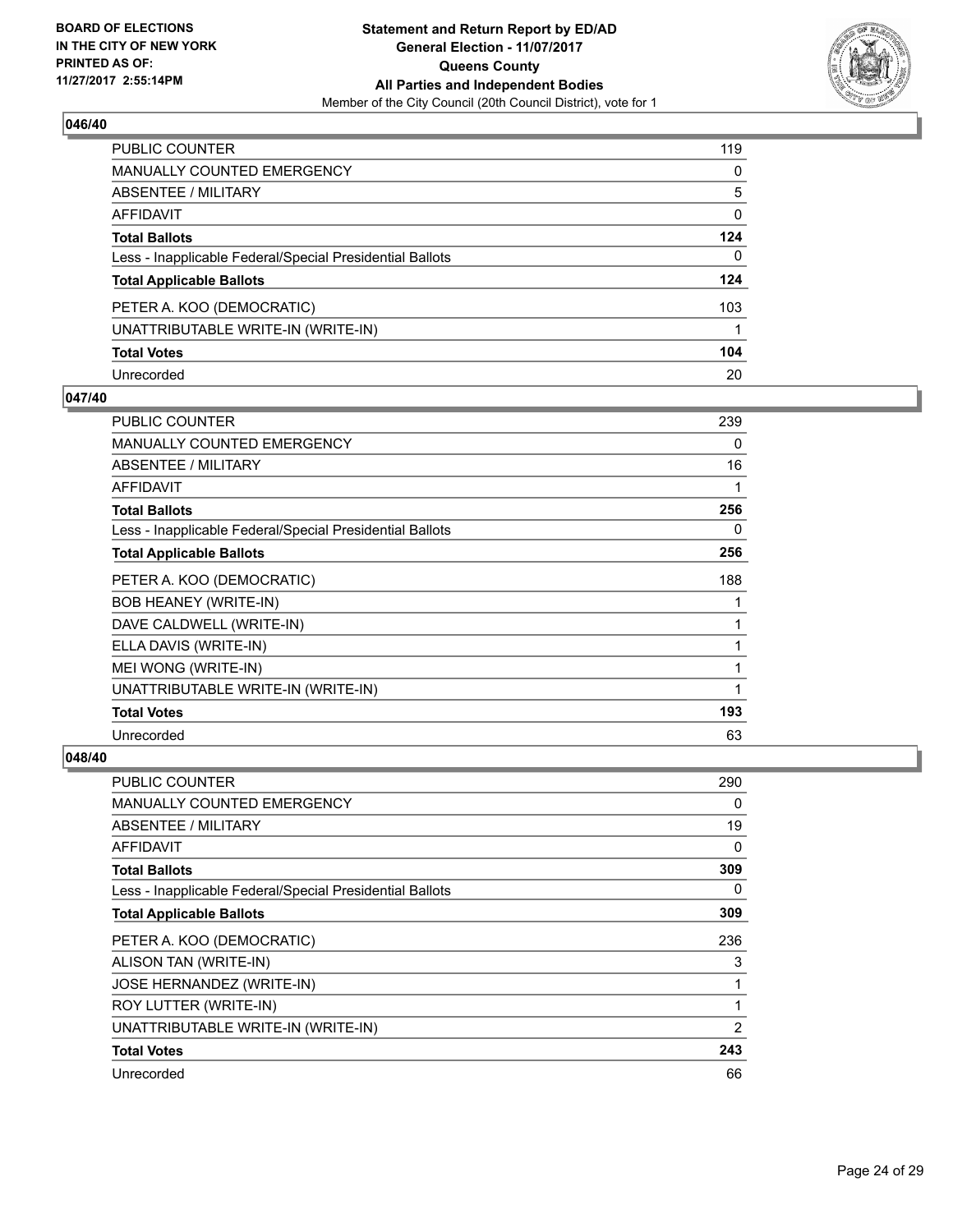

| <b>PUBLIC COUNTER</b>                                    | 138 |
|----------------------------------------------------------|-----|
| <b>MANUALLY COUNTED EMERGENCY</b>                        | 0   |
| <b>ABSENTEE / MILITARY</b>                               | 6   |
| AFFIDAVIT                                                | 0   |
| <b>Total Ballots</b>                                     | 144 |
| Less - Inapplicable Federal/Special Presidential Ballots | 0   |
| <b>Total Applicable Ballots</b>                          | 144 |
| PETER A. KOO (DEMOCRATIC)                                | 105 |
| ALISON TAN (WRITE-IN)                                    |     |
| AMY TAN (WRITE-IN)                                       |     |
| MICHAEL GROSS (WRITE-IN)                                 | 1   |
| UNATTRIBUTABLE WRITE-IN (WRITE-IN)                       |     |
| <b>Total Votes</b>                                       | 109 |
| Unrecorded                                               | 35  |

## **050/40**

| <b>PUBLIC COUNTER</b>                                    | 153            |
|----------------------------------------------------------|----------------|
| <b>MANUALLY COUNTED EMERGENCY</b>                        | 0              |
| ABSENTEE / MILITARY                                      | $\overline{2}$ |
| AFFIDAVIT                                                |                |
| <b>Total Ballots</b>                                     | 156            |
| Less - Inapplicable Federal/Special Presidential Ballots | 0              |
| <b>Total Applicable Ballots</b>                          | 156            |
| PETER A. KOO (DEMOCRATIC)                                | 132            |
| ALISON TAN (WRITE-IN)                                    |                |
| <b>Total Votes</b>                                       | 133            |
| Unrecorded                                               | 23             |

| <b>PUBLIC COUNTER</b>                                    | 204 |
|----------------------------------------------------------|-----|
| MANUALLY COUNTED EMERGENCY                               | 0   |
| ABSENTEE / MILITARY                                      | 4   |
| AFFIDAVIT                                                | 0   |
| <b>Total Ballots</b>                                     | 208 |
| Less - Inapplicable Federal/Special Presidential Ballots | 0   |
| <b>Total Applicable Ballots</b>                          | 208 |
| PETER A. KOO (DEMOCRATIC)                                | 173 |
| UNATTRIBUTABLE WRITE-IN (WRITE-IN)                       |     |
| <b>Total Votes</b>                                       | 174 |
| Unrecorded                                               | 34  |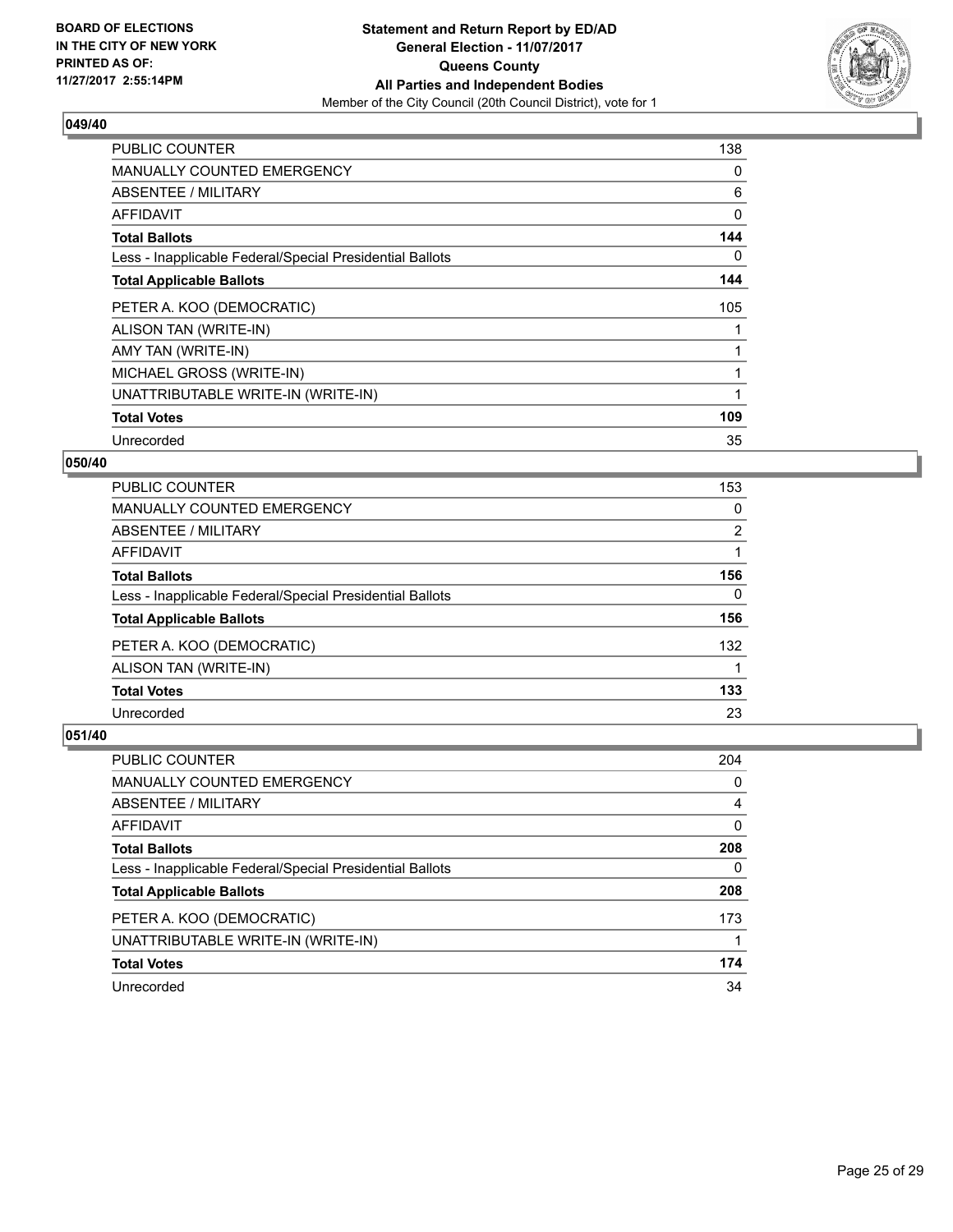

| PUBLIC COUNTER                                           | 83  |
|----------------------------------------------------------|-----|
| <b>MANUALLY COUNTED EMERGENCY</b>                        | 0   |
| ABSENTEE / MILITARY                                      | 21  |
| AFFIDAVIT                                                | 0   |
| <b>Total Ballots</b>                                     | 104 |
| Less - Inapplicable Federal/Special Presidential Ballots | 0   |
| <b>Total Applicable Ballots</b>                          | 104 |
| PETER A. KOO (DEMOCRATIC)                                | 75  |
| MICKEY MOUSE (WRITE-IN)                                  |     |
| UNATTRIBUTABLE WRITE-IN (WRITE-IN)                       |     |
| <b>Total Votes</b>                                       | 77  |
| Unrecorded                                               | 27  |

#### **053/40**

| <b>PUBLIC COUNTER</b>                                    | 127 |
|----------------------------------------------------------|-----|
| MANUALLY COUNTED EMERGENCY                               | 0   |
| ABSENTEE / MILITARY                                      | 6   |
| AFFIDAVIT                                                | 1   |
| <b>Total Ballots</b>                                     | 134 |
| Less - Inapplicable Federal/Special Presidential Ballots | 0   |
| <b>Total Applicable Ballots</b>                          | 134 |
| PETER A. KOO (DEMOCRATIC)                                | 93  |
| JAMES J. TRIKAS (WRITE-IN)                               | 2   |
| MICKEY MOUSE (WRITE-IN)                                  | 1   |
| RAYMOND CICCOLILLI (WRITE-IN)                            | 2   |
| THOMAS J. ROBRBADRE (WRITE-IN)                           | 1   |
| <b>Total Votes</b>                                       | 99  |
| Unrecorded                                               | 35  |

| PUBLIC COUNTER                                           | 0 |
|----------------------------------------------------------|---|
| MANUALLY COUNTED EMERGENCY                               | 0 |
| ABSENTEE / MILITARY                                      | 0 |
| <b>AFFIDAVIT</b>                                         | 0 |
| <b>Total Ballots</b>                                     | 0 |
| Less - Inapplicable Federal/Special Presidential Ballots | 0 |
| <b>Total Applicable Ballots</b>                          | o |
| PETER A. KOO (DEMOCRATIC)                                | O |
| <b>Total Votes</b>                                       |   |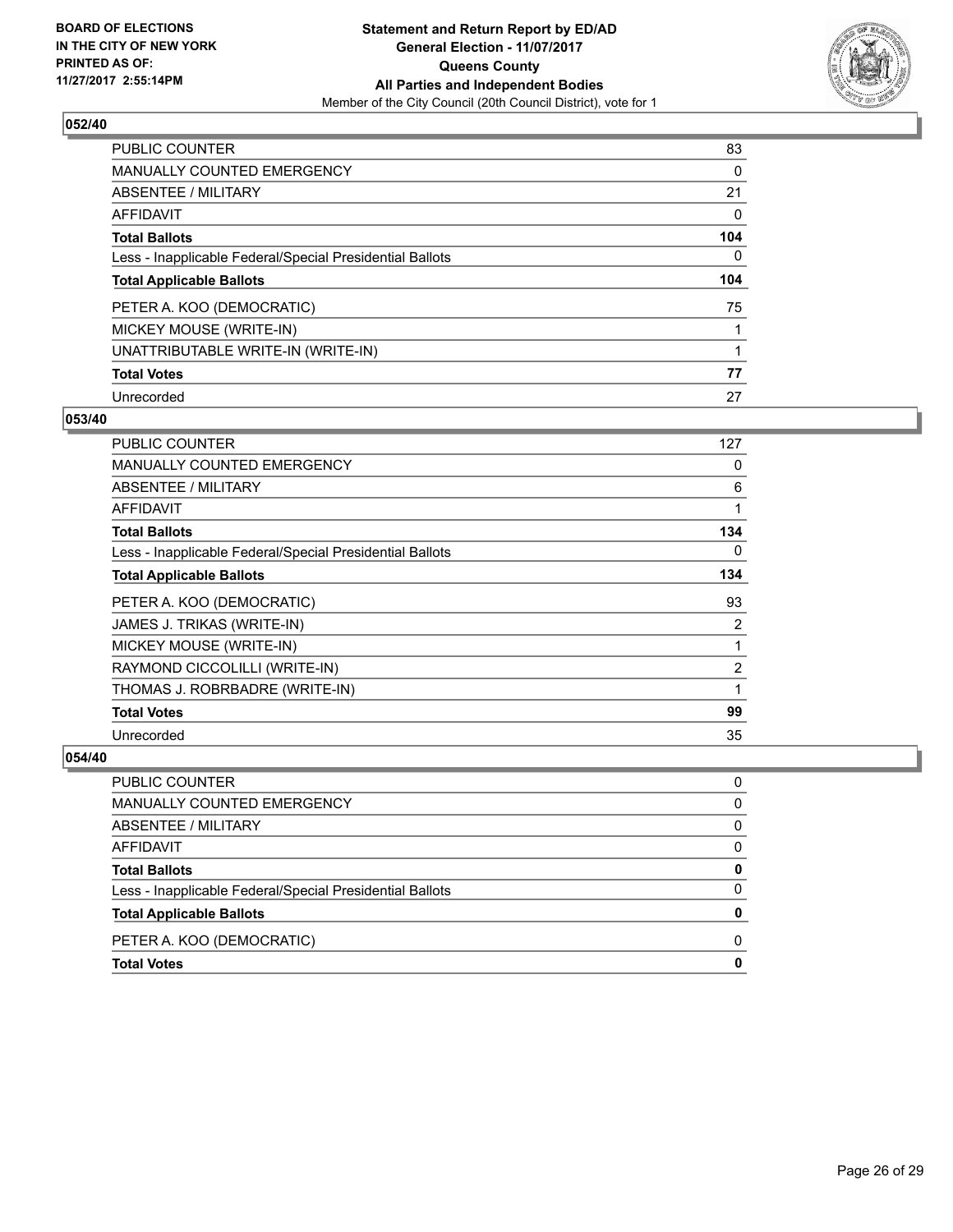

| <b>PUBLIC COUNTER</b>                                    | 154 |
|----------------------------------------------------------|-----|
| <b>MANUALLY COUNTED EMERGENCY</b>                        | 0   |
| ABSENTEE / MILITARY                                      | 3   |
| <b>AFFIDAVIT</b>                                         |     |
| <b>Total Ballots</b>                                     | 158 |
| Less - Inapplicable Federal/Special Presidential Ballots | 0   |
| <b>Total Applicable Ballots</b>                          | 158 |
| PETER A. KOO (DEMOCRATIC)                                | 117 |
| ALISON TAN (WRITE-IN)                                    |     |
| EUGENE CARDINE (WRITE-IN)                                |     |
| UNATTRIBUTABLE WRITE-IN (WRITE-IN)                       |     |
| <b>Total Votes</b>                                       | 120 |
| Unrecorded                                               | 38  |

## **057/40**

| <b>PUBLIC COUNTER</b>                                    | 160 |
|----------------------------------------------------------|-----|
| <b>MANUALLY COUNTED EMERGENCY</b>                        | 0   |
| <b>ABSENTEE / MILITARY</b>                               | 6   |
| <b>AFFIDAVIT</b>                                         | 0   |
| <b>Total Ballots</b>                                     | 166 |
| Less - Inapplicable Federal/Special Presidential Ballots | 0   |
| <b>Total Applicable Ballots</b>                          | 166 |
| PETER A. KOO (DEMOCRATIC)                                | 121 |
| ALISON TAN (WRITE-IN)                                    |     |
| UNATTRIBUTABLE WRITE-IN (WRITE-IN)                       |     |
| <b>Total Votes</b>                                       | 123 |
| Unrecorded                                               | 43  |

| <b>PUBLIC COUNTER</b>                                    | 159 |
|----------------------------------------------------------|-----|
| MANUALLY COUNTED EMERGENCY                               | 0   |
| ABSENTEE / MILITARY                                      | 5   |
| AFFIDAVIT                                                |     |
| <b>Total Ballots</b>                                     | 165 |
| Less - Inapplicable Federal/Special Presidential Ballots | 0   |
| <b>Total Applicable Ballots</b>                          | 165 |
| PETER A. KOO (DEMOCRATIC)                                | 138 |
| ALISON TAN (WRITE-IN)                                    |     |
| <b>Total Votes</b>                                       | 139 |
| Unrecorded                                               | 26  |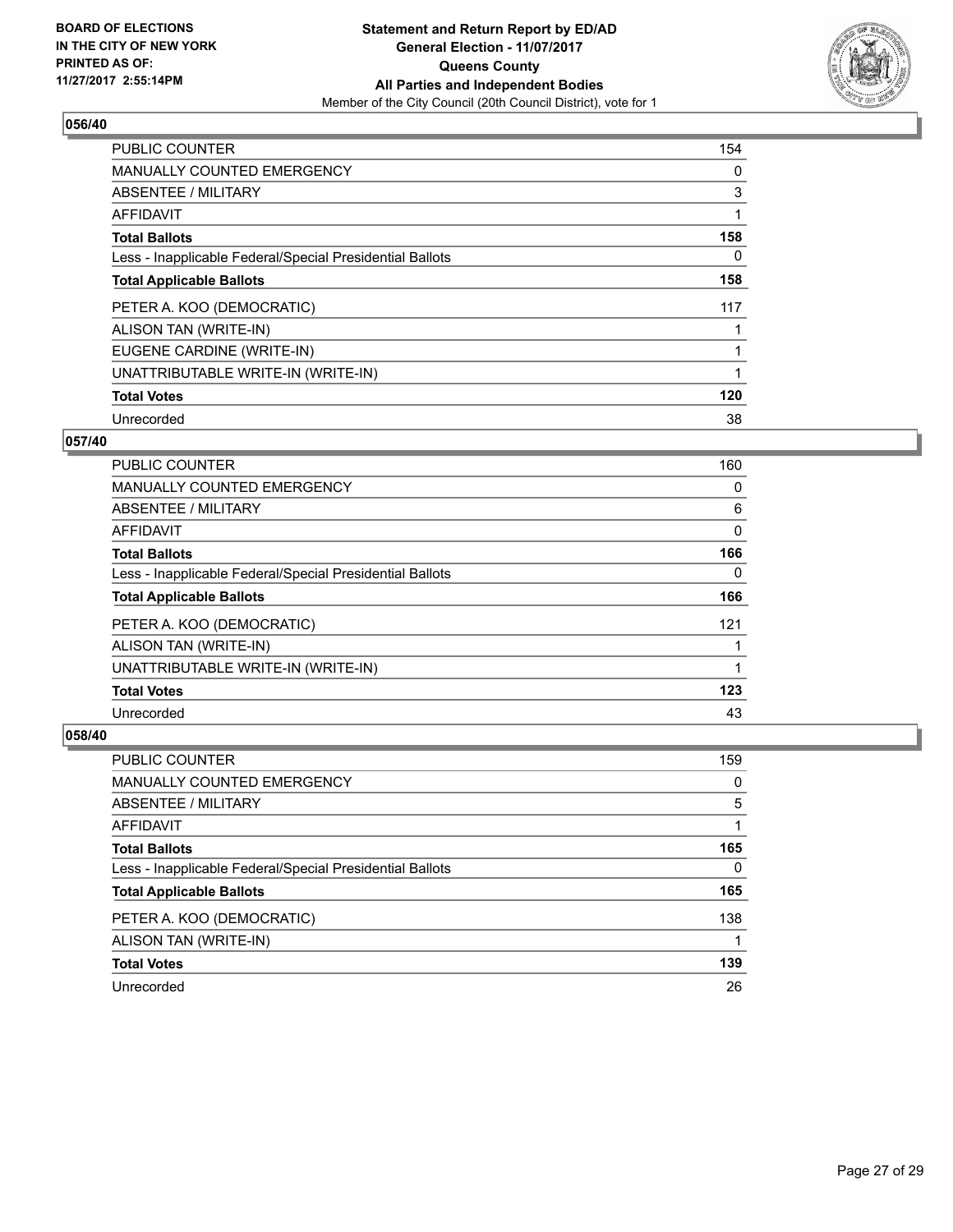

| PUBLIC COUNTER                                           | 124 |
|----------------------------------------------------------|-----|
| <b>MANUALLY COUNTED EMERGENCY</b>                        | 0   |
| ABSENTEE / MILITARY                                      | 2   |
| AFFIDAVIT                                                |     |
| <b>Total Ballots</b>                                     | 127 |
| Less - Inapplicable Federal/Special Presidential Ballots | 0   |
| <b>Total Applicable Ballots</b>                          | 127 |
| PETER A. KOO (DEMOCRATIC)                                | 98  |
| UNATTRIBUTABLE WRITE-IN (WRITE-IN)                       |     |
| <b>Total Votes</b>                                       | 99  |
| Unrecorded                                               | 28  |

| <b>PUBLIC COUNTER</b>                                    | 122 |
|----------------------------------------------------------|-----|
| MANUALLY COUNTED EMERGENCY                               | 0   |
| ABSENTEE / MILITARY                                      | 2   |
| AFFIDAVIT                                                | 0   |
| <b>Total Ballots</b>                                     | 124 |
| Less - Inapplicable Federal/Special Presidential Ballots | 0   |
| <b>Total Applicable Ballots</b>                          | 124 |
| PETER A. KOO (DEMOCRATIC)                                | 108 |
| KENNETH ANSLEY (WRITE-IN)                                |     |
| <b>Total Votes</b>                                       | 109 |
| Unrecorded                                               | 15  |